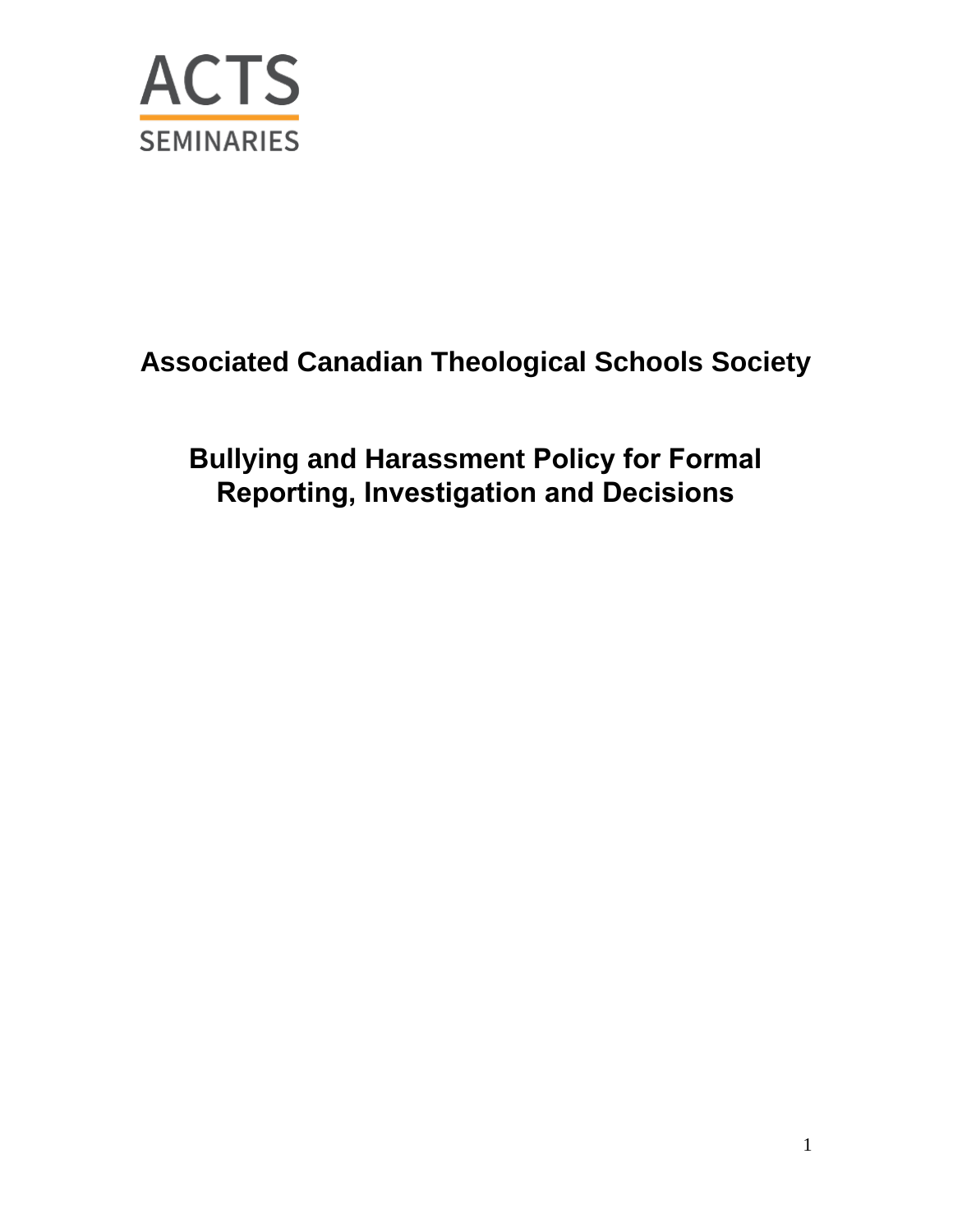# **Table of Contents**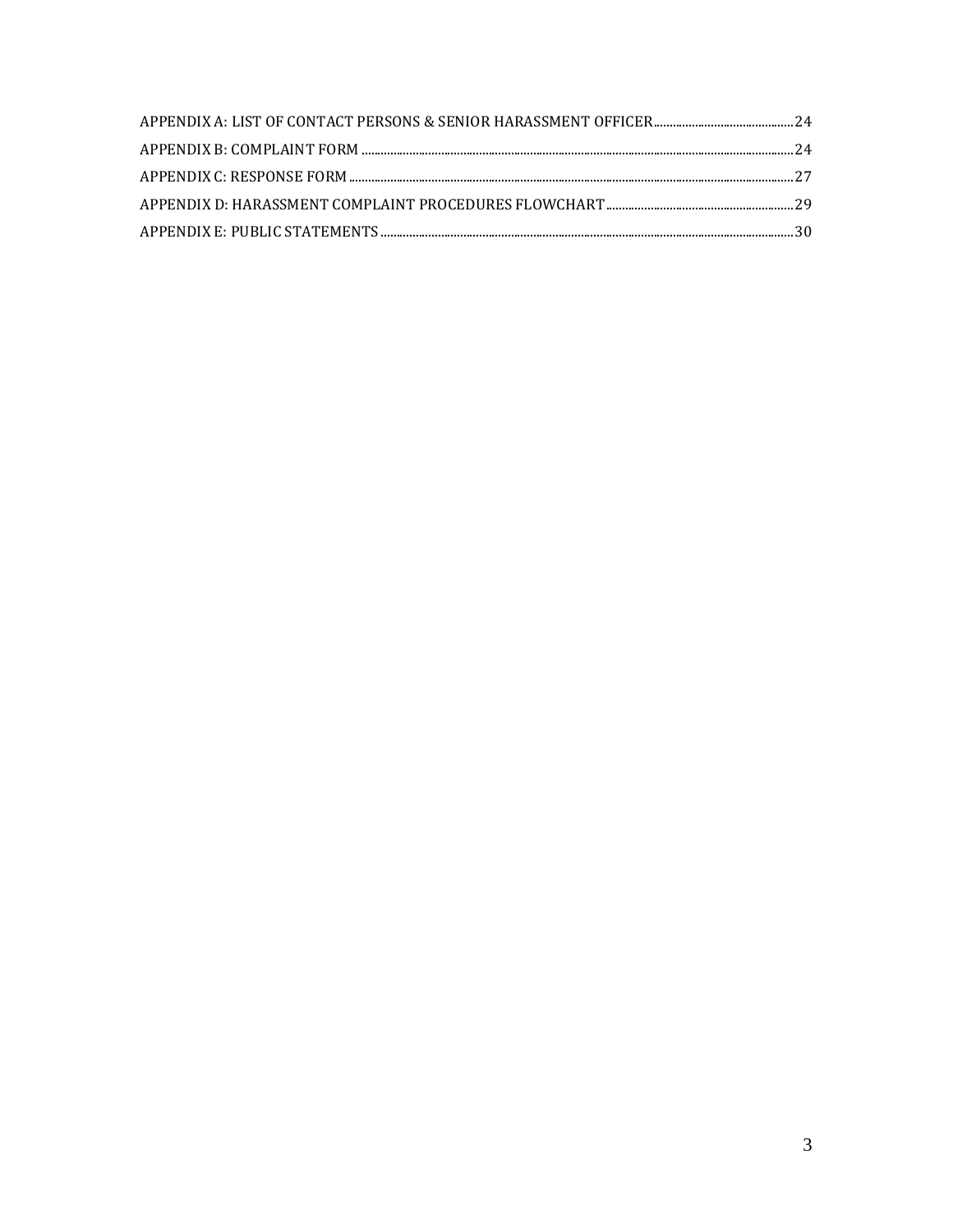## **1. Roles & Responsibilities**

## **1.1 Associated Canadian Theological Schools Society ("***ACTS Society***")**

ACTS Society will demonstrate its commitment to maintaining a Christian community in which all are treated with respect and dignity, free from harassment in a positive work/study environment by:

- having a policy defining harassment;
- informing all employees of the Society about harassment, their rights and responsibilities, and by providing appropriate information through education and training;
- requiring that all ACTS Society Members (each a "**Seminary"**) have adopted an appropriate harassment policy and inform their employees and students of their policy and its provisions;
- Ensuring that each Seminary has agreed to be bound by the Policy and these Procedures when they are applicable as set out below; and
- having effective guidelines and procedures for dealing with complaints of harassment.
- **Notes:** ACTS Society has the authority to make any immediate interim decisions that may be required to protect its campus generally against any threat of internal or external physical violence resulting from matters being handled under these procedures.

The definitions given to any words or phrases in the ACTS Society Policy Bullying and Harassment Policy (the "**Policy**") apply to these Procedures, unless a different definition is given herein. The Policy and these Procedures are to be read and understood together.

## **1.2 Society Employees and Community Members**

Each ACTS Society employee and other persons subject to the Policy are responsible for conducting herself/himself within the spirit of the Policy and these Procedures and for contributing towards a Christian community free from harassment.

### **1.3 Supervisors/Administration**

This pertains to all supervisors from front line to Senior Management in all administrative roles across ACTS Society:

Supervisors have specific responsibilities to create and maintain a community free from harassment. It is their duty to establish a campus environment where harassment is not allowed, condoned, or ignored. They may be considered responsible for the harassment if appropriate corrective action is not exercised. Supervisors are responsible for ensuring that both decision-making practices and behaviors of employees are such that they give full effect to the intent of this Policy.

Supervisors will be expected, in some cases, to participate in education programs and investigations. Supervisors are expected to intervene with corrective actions (including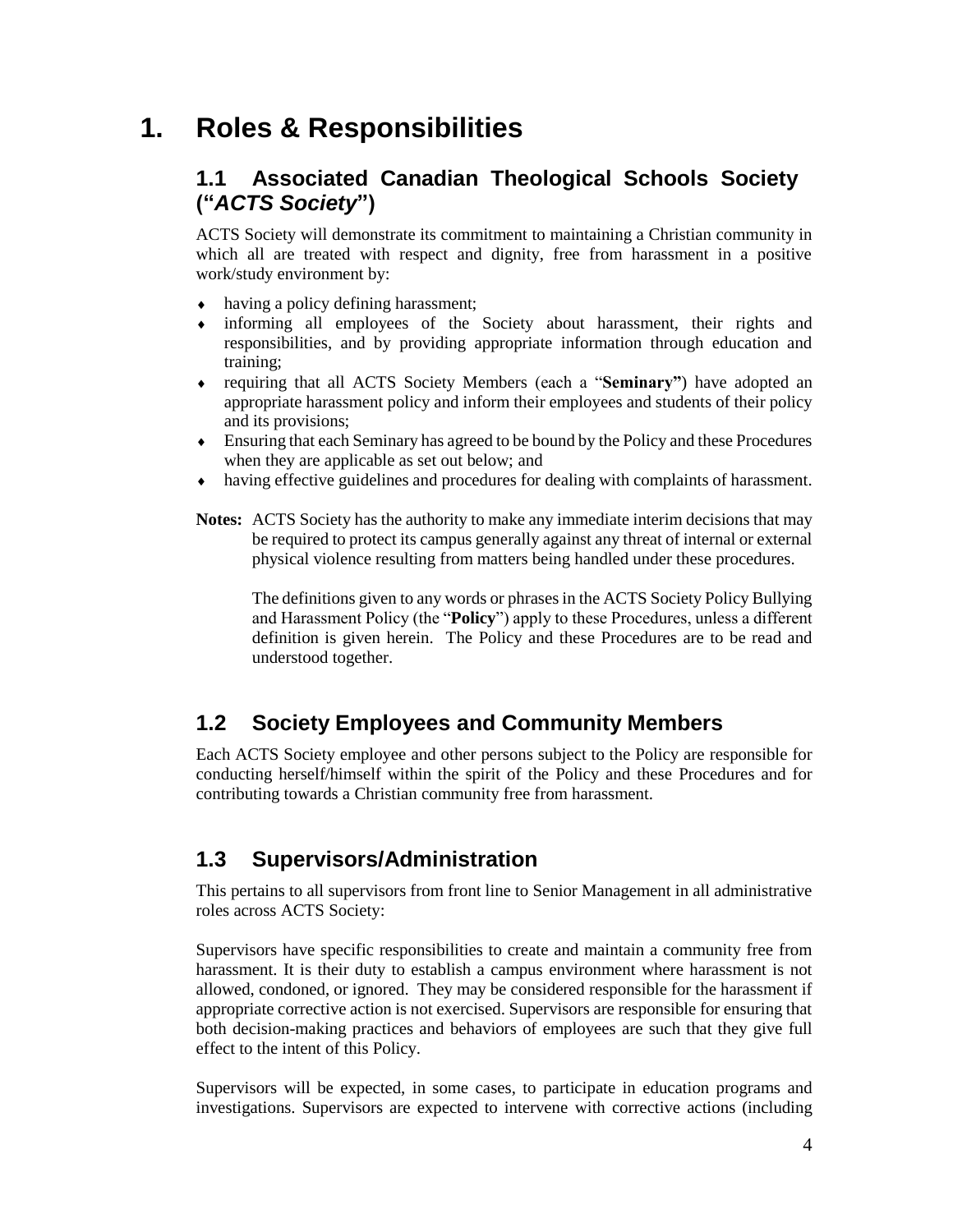discipline as necessary), if they observe any behaviours being exhibited which are contrary to the Policy and these Procedures.

Supervisors are also responsible for providing a campus atmosphere that does not condone retaliation in cases where a complaint has been made and/or is being investigated. It should also be noted that where a supervisor has knowledge of an incident, which may constitute harassment, due to the potential for liability, she/he is required to take action even apart from a formal complaint being filed. Failure of a supervisor to intervene in a case of harassment may be, in and of itself, grounds for discipline.

### **1.4 Application of These Procedures and Seminary Procedures**

ACTS Society does not have its own students; rather, each student part of an ACTS Society Member seminary. Similarly, Faculty and most staff associated with ACTS Society are employed by ACTS Society Member seminaries.

ACTS Society Member seminaries each have their own bullying and harassment policies and have authority over their own students, staff and faculty members. However, the students, staff and/or employees of a Seminary may bring a complaint to ACTS Society, particularly if it involves a person directly employed by ACTS Society.

ACTS Society and each of the Seminaries have agreed that the Policy and these Procedures will apply to the following circumstances:

- a. The Respondent is an ACTS Society employee (not seconded by a Seminary); or
- b. The Complainant is an ACTS Society employee and the Respondent is a Seminary student, staff or faculty member (whether seconded to ACTS Society or not), and the Complainant has requested that the Policy and these Procedures apply to the complaint; or
- c. The Complainant is an ACTS Society employee and the Respondent is an individual with whom ACTS Society conducts business externally (see s.7.1(a) of the Policy).

ACTS Society has agreed that if the Respondent is an ACTS Society employee and the Complainant is a Seminary student, staff or faculty member (whether seconded to ACTS Society or not), and the Complainant has requested that the Seminary's bullying and harassment procedures apply, then:

- d. The Policy will still apply to the Complaint;
- e. ACTS Society will, and will direct the Respondent to, cooperate in the investigation of the Complaint under the Seminary's bullying and harassment procedures and will abide by the results and final determination made thereunder.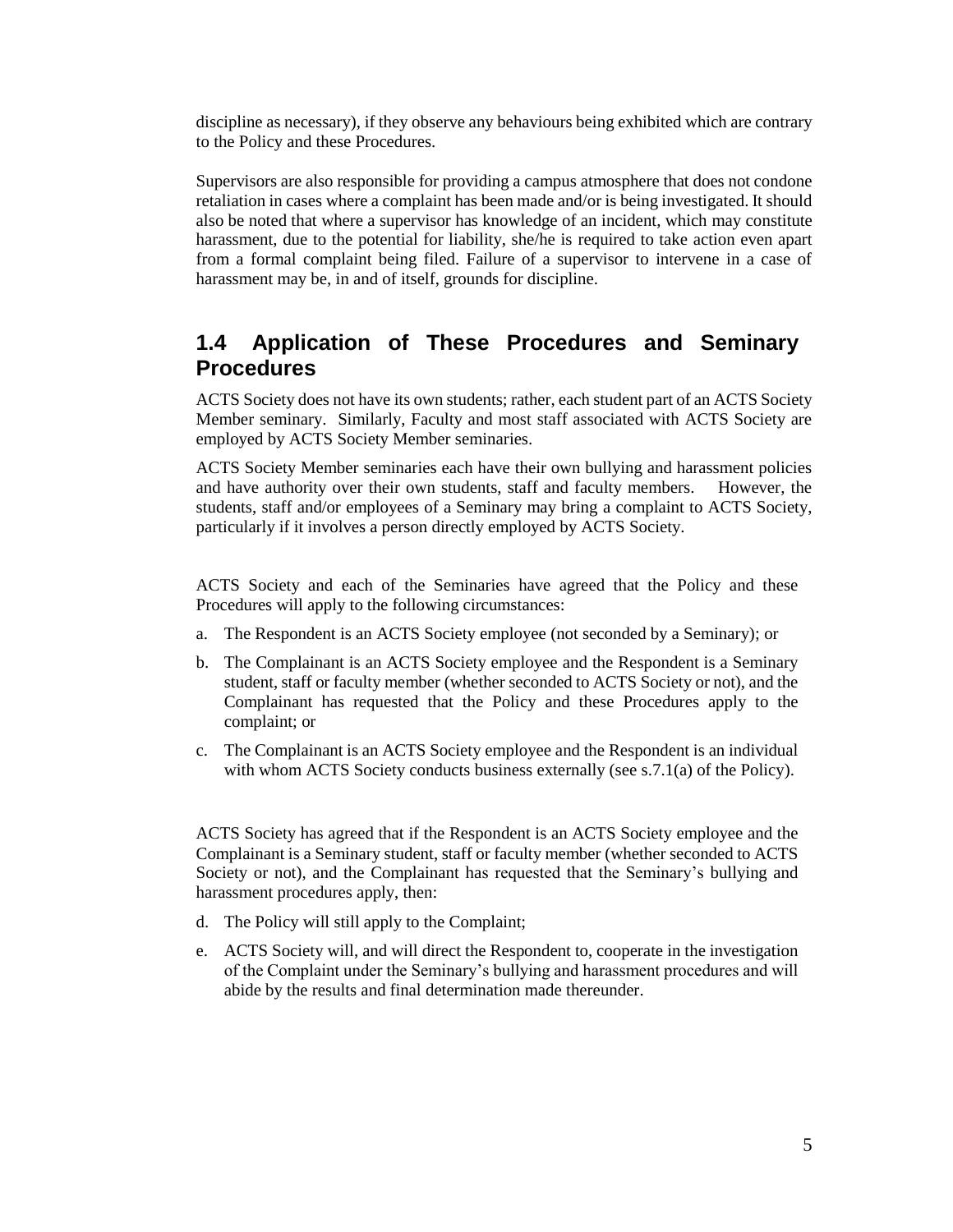## **1.5 Identifying Appropriate Procedures for Students and Member Employees**

Students, staff or employees of a Seminary who have a possible complaint under the Policy or these Procedures might initially meet with a member of the ACTS Society staff for an informal discussion or to ask to speak directly with a Contact Person (see Section 1.6).

ACTS Society staff have the following responsibilities:

- a. to advise the Complainant about the availability of counselling and other support services at ACTS Society. Contact Persons do *not* provide counselling or legal advice;
- b. to advise the Complainant about his/her right to speak to a Contact Person in confidence, subject to the confidentiality provisions of the Policy; and
- c. Where the Complainant has a choice of these Procedures or the procedures of a Seminary under Section 1.4, to advise the Complainant of that choice.

It is not the role of a ACTS Society staff member to determine whether harassment has occurred.

#### **1.6 Senior Harassment Officer**

ACTS Society will appoint a Senior Harassment Officer whose role is to guide the operation of these Procedures. The Senior Harassment Officer will remain up-to-date on the issues and advancing legal arena of Harassment and on a regular basis will provide informational training, advice and updates for the ACTS Society community. Specifically, he/she will have the following responsibilities:

- a. to guide and advise the Contact Persons regarding process during any informal discussions or formal complaints about harassment;
- b. to maintain a list of available mediators from which the Complainant and Respondent may select for assistance with informal complaints;
- c. to receive, review and process to completion all duly completed Formal Complaints;
- d. to appoint a non-partisan Investigation Team (see Section 4.1) for Formal Complaints, selected from the list of Contact Persons set out in Appendix A, where required;
- e. to appoint an independent External Investigator where, in his/her sole discretion, it is deemed to be required;
- f. where the complaint involves a member of the ACTS Society Executive Team, to advise the Chair of the Board of ACTS Society that a complaint has been received and arrange to engage an investigator.
- g. to provide copies of the Investigation Report (see Section 4.2) to the Complainant and the Respondent;
- h. to hold a Hearing (see Section 4.3) if requested by either the Complainant or Respondent;
- i. based on the Investigation Report, presentations at the Hearing, to prepare a Decision (see Section 4.4) on the harassment complaint;
- j. to receive Appeals (see Sections 4.5 and 4.7) and process these to completion;
- k. based on the Decision, results of any Appeal(s), and recommendations from the Department leaders, to prepare a Determination, and then a Final Determination on the harassment complaint (see Section 4.6 and 4.8);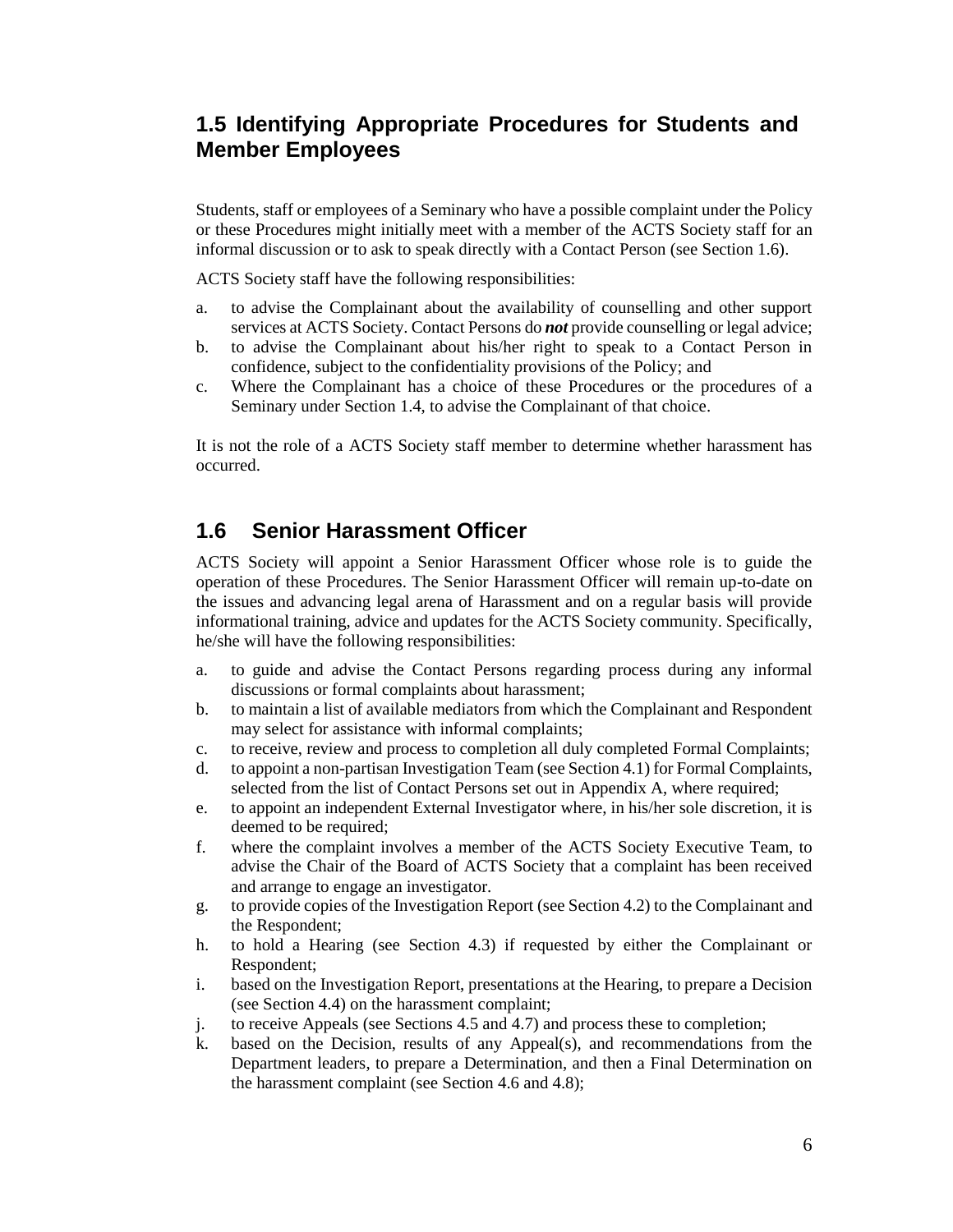- l. to follow the steps outlined in section 6 (Results of Investigation) and implement or ensure the implementation of actions proposed;
- m. to meet with Department leaders or senior leadership team for advice on the implementation of any final discipline decision;
- n. to meet with the Complainant after 1 month and again after 6 months to ensure that all appropriate procedures have taken place and the Complainant has not suffered any retaliation for making the complaint;
- o. to act as ACTS Society spokesperson for Harassment issues, determining in conjunction with the ACTS Seminaries Society Executive Team and the Department leaders, whether or not a public statement should be issued and then issuing the appropriate statement (appendix E); and
- p. To ensure the coordination and effective implementation of the Policy and these Procedures with the Seminaries.

#### **1.7 Contact Persons**

ACTS Society will endeavour to select two (2) Contact Persons, and every effort will be made to have gender representation reflective of the community as well as staff, faculty and/or administration representation. All of these Contact Persons will receive in-depth training with respect to the Policy, these procedures and basic legal principles. This training will be ongoing in order to keep Contact Persons apprised of developments in the law, and for review of the Policy and these Procedures (see Appendix A for list of trained Contact Persons).

Contact Persons have the following responsibilities:

- a. to advise the Complainant about the availability of counselling and other support services at ACTS Society. A Contact Person does *not* provide counselling or legal advice.
- b. to discuss the Policy and options for resolution with the Complainant (and in particular, the options that a Complainant may have under Section 1.4);
- c. to advise the Complainant of his/her right to speak to a Contact Person in confidence, subject to the confidentiality provisions of the Policy;
- d. to encourage informal resolution of complaints using the Mutual Resolution Process (see section 3.4). In each case where this process is requested, the Contact Person will review his/her ability to act with objectivity in assisting the Complainant and the Respondent to resolve the complaint via the informal process. If the Contact Person determines he/she will be unable to remain objective, then the Contact Person will request from the Senior Harassment Officer a list of available mediators from which the Complainant and Respondent will select assistance;
- e. to advise the Complainant of the right to lay a formal complaint under these Procedures or other Seminary procedures, if applicable;
- f. to provide the Complainant, within 48 hours of meeting, a written summary of the process to be followed respecting the complaint and the options available for resolution;
- g. to assist the Complainant in drafting a formal complaint when all informal resolution options have been considered and/or exhausted. A formal complaint must be in writing and must contain the following information: a brief account of the alleged conduct, when such occurred, where such occurred, the person(s) involved, and the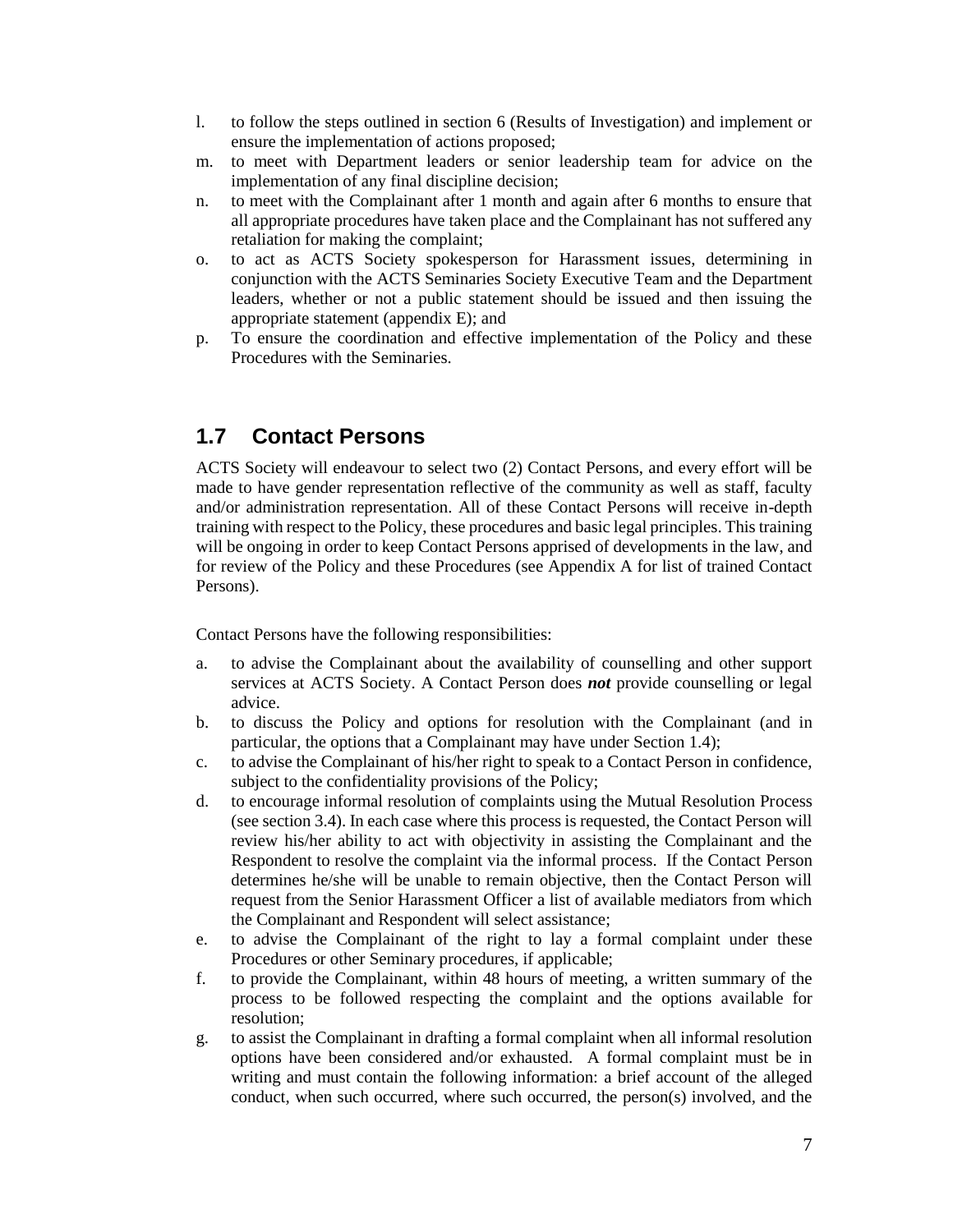names of witnesses, if any (ref. Section 3.5 – The Formal Complaint). The Formal Complaint must be signed and dated by the Complainant. (see Appendix B for sample form to be used);

- h. to discuss the Policy and these Procedures with the Respondent and to assist the Respondent in completing a Response Form when requested to do so (see Appendix C for sample form to be used);
- i. to advise the Complainant and Respondent of their right to be accompanied by a support person of their own choosing, including legal counsel, at any stage of the process when the Complainant or Respondent is required or entitled to be present. The support person is only empowered to provide personal advice to the Complainant or Respondent and ACTS Society is not responsible for retaining or paying any expenses (legal or otherwise) which the Complainant or Respondent may independently incur with the support person;
- j. to advise the Complainant that he/she has the right to withdraw from any further action in connection with the complaint at any stage (even though ACTS Seminaries Society reserves the right to continue to investigate the complaint as outlined in sections 3.6 and 3.7);
- k. to ensure the Complainant is aware that other avenues of recourse exist, including a right, where appropriate, to file a complaint with the British Columbia Human Rights Tribunal (in the case of the BC Human Rights Tribunal, complaints must be filed within six (6) months of the alleged harassment incident(s)), or to contact the police to lay a complaint under the *Canadian Criminal Code*;
- l. to deal with Third Party and Anonymous Complaints as set out in sections 3.8 and 3.9;
- m. to document and follow the procedures as outlined in these Procedures;
- n. to meet separately with the Complainant and Respondent 30 days after the implementation of any decision, discipline or other resolution action;
- o. to keep numerical records of confidential complaints as set out in section 7 and as may be required; and
- p. to attend training sessions that enable him/her to fulfill the roles of either a Contact Person or member of the Investigation Team.

Because of the importance of the Contact Person's role, ACTS Society requires that Contact Persons sign a Letter of Commitment and will provide them with release time from regular responsibilities as may be required in order to fulfill their requirements under these procedures.

It is *not* the role of a Contact Person to determine whether harassment has occurred. Also, no individual may serve as a Contact Person and also as a member of the Investigation Team for the same complaint of harassment or for any other concurrent complaint that involves either the same Complainant or Respondent.

### **1.8 Executive Team**

ACTS Society Executive Team has the following responsibilities:

- a. to meet with the appropriate Department leaders to review the Determination (see Section 4.6) during the Appeal process and to render a decision on whether or not to uphold the Appeal
- b. to advise the Senior Harassment Officer of the decision on the Appeal;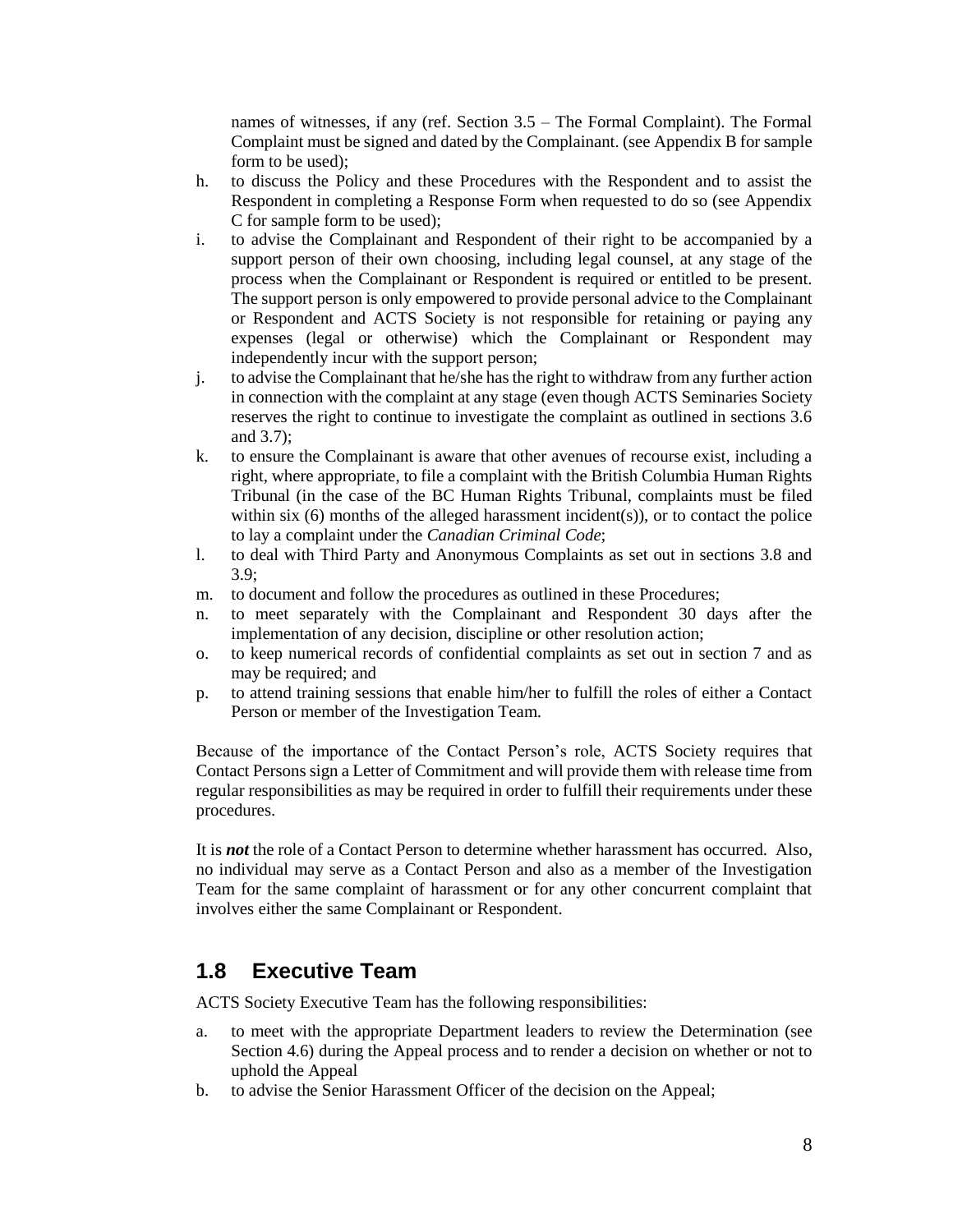- c. to meet with the Senior Harassment Officer and Department leaders regarding the issuance of a public statement; and
- d. in the situation where the Senior Harassment Officer is in a conflict of interest position, to substitute for the Senior Harassment Officer or appoint an alternate Senior Harassment Officer to handle the harassment complaint Procedures.

## **1.9 Seminary Responsibilities**

Where a Complaint involves a Seminary student, staff or faculty, the Seminary leadership has the following responsibilities:

- a. to meet with the Senior Harassment Officer to review the Decision (see Section 4.4);
- b. to prepare a written recommendation regarding discipline or corrective action, where necessary, based on the findings of the investigation team's Report the parties' responses, the Decision, and all other relevant material;
- c. to implement the corrective/disciplinary action;
- d. to meet with the Senior Harassment Officer and Executive Leadership Team to determine the need for issuing a public statement; and
- e. if called upon, to serve on a panel to hear discipline Appeals (note: the Seminary leaders of the Seminary from which Complainant or Respondent come may NOT serve on the Appeal panel).

## **2. Conflict of Interest**

If the Contact Person, Executive Leadership Team member, or Seminary leader is a Complainant or a Respondent in these procedures he/she is considered to be in a conflict of interest position and will be restricted from any involvement in the decision making process and will be replaced by a person appointed by the Senior Harassment Officer.

If the Senior Harassment Officer is a Complainant or a Respondent in these procedures, he/she will be considered to be in a conflict of interest position and a member of the Executive Leadership Team will either serve in his/her stead or appoint an experienced independent external individual to manage the process of the complaint.

# **3. Complaint Procedures**

Harassment is a sensitive issue and therefore ACTS Seminaries Society strives to have a complaint process that is as confidential, flexible, and as accessible as possible (see schematic diagram of this process in Figure 1). ACTS Seminaries Society encourages prompt reporting of all alleged violations of the Harassment Policy.

### **3.1 Initial Contact**

A person who experiences actions which may constitute Harassment is encouraged to make it known to the alleged harasser that the behavior is unwelcome, offensive and contrary to Policy. For whatever reason, if confronting the alleged harasser is not possible, or if after confronting the alleged harasser the behavior continues, the Complainant is encouraged to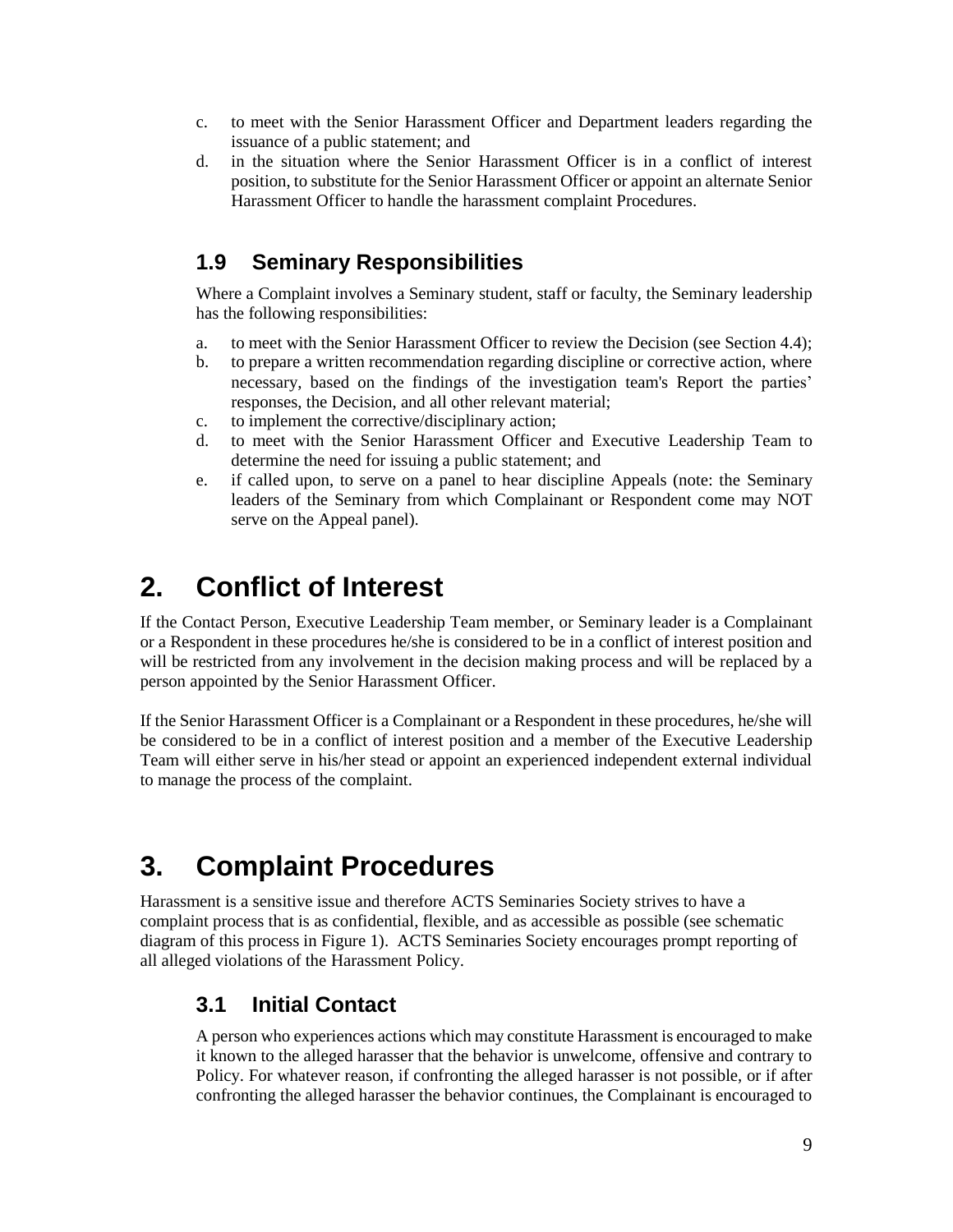seek the advice of his/her Supervisor or a Contact Person (see names listed in Appendix "A" of this Policy) to discuss his/her concerns and options for resolution. If preferred, students may wish to contact one of the members of the Student Life staff for informal discussion only.

Where any individual raises a concern with any member of ACTS Society Leadership or Staff that he or she may have been harassed, ACTS Society, upon receiving the allegation, will encourage the individual to refer to a Contact Person (listed in Appendix "A" of this Policy) unless the complaint is regarding one of the members of the President's Council. In this case section 3.11 applies and the individual should be referred to the Senior Harassment Officer.

This provision, together with all other provisions contained herein as to requirements in the event of an individual raising a concern or making a complaint, will be suspended in the event that the individual raising the concern or making the complaint should take external legal proceedings either by filing a complaint with the Human Rights Tribunal or threatening through legal counsel to commence an action in a court of law or actually commencing such action in a court of law.

Initially, persons claiming harassment may wish to discuss their concern with a Contact Person without giving the name of the alleged harasser. This anonymity will be respected until the student, faculty, staff, or administrative member chooses a resolution process, which requires further identification.

Once a Complainant comes forward to either the Senior Harassment Officer, a Contact Person, a Supervisor, or other member of Administration to allege facts about a named individual which may constitute harassment, then a complaint has been filed. Similarly, if the Senior Harassment Officer, a Contact Person or a Supervisor is approached by an individual who wishes to tell them about possible harassment, the individual should be immediately apprised of the fact that by telling his/her story, the matter may constitute a complaint that will be processed accordingly. Notice of possible harassment removes any absolute confidentiality privilege where the alleged harasser is named.

### **3.2 Written Summary**

Within forty-eight (48) hours of an individual making an informal or formal complaint under these Procedures, the Supervisor or Contact Person appointed with respect to the matter will provide the Complainant a written summary of the process to be followed respecting the complaint and the options available for resolution.

### **3.3 Options**

#### **3.3.1 Informal Resolution Options**

A person who believes that she/he has been subject to harassment should take the following course of action:

a. bring the matter to the attention of the person responsible for the conduct and ask that the conduct cease. *In this Christian community, it is expected that this action would be sufficient to have the person responsible understand the seriousness of his/her actions in light of Scripture (ref. John 13:34-35; Romans 12:9-21; Ephesians 4:31),*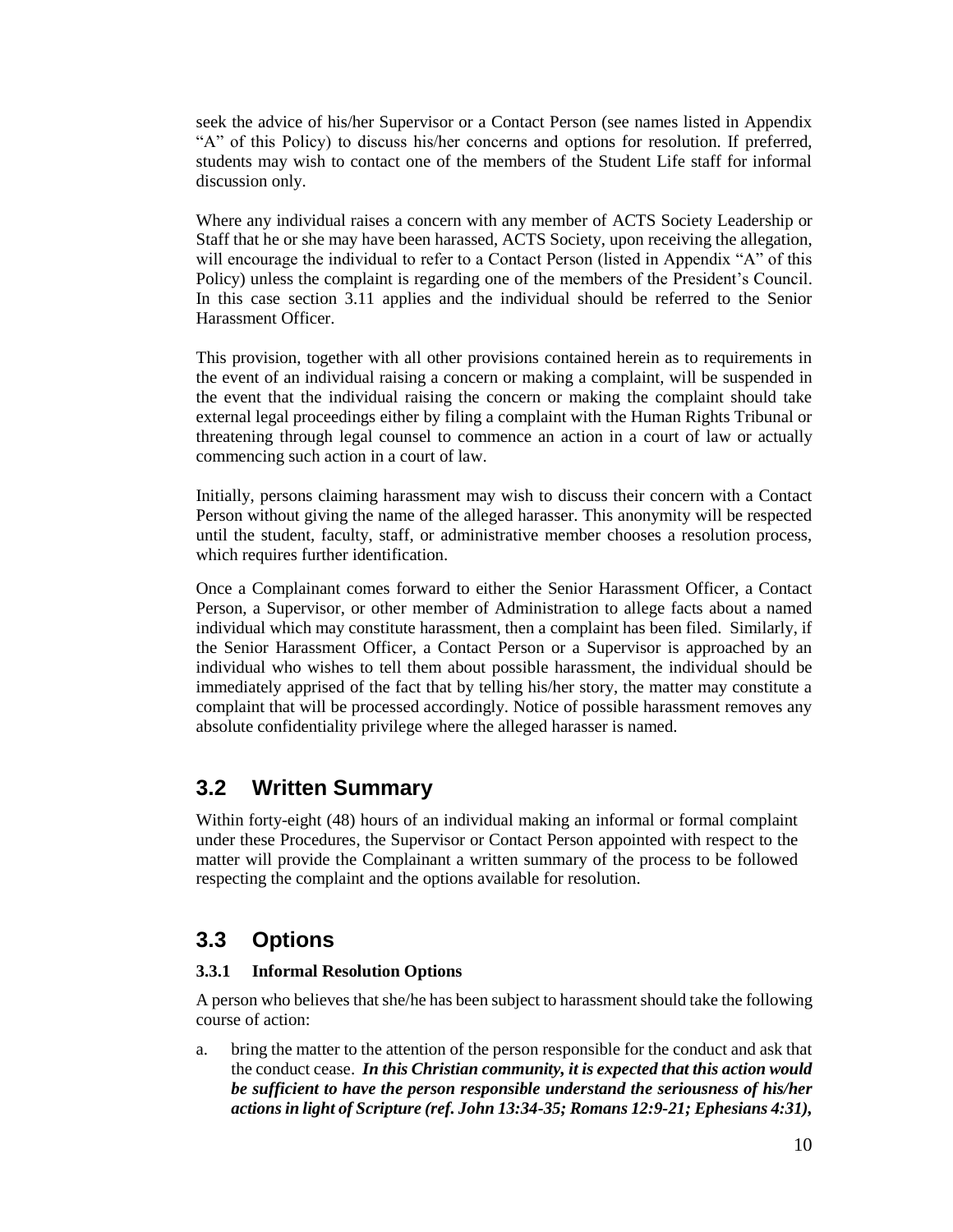*to be truly contrite, to seek forgiveness, to immediately stop the conduct and to act in future in a Christ-like manner.* However, if the conduct persists, or if the student, faculty, staff, or administrative member does not feel

comfortable dealing with the individual alleged to have harassed, options 3.21b and 3.21c are available;

- b. discuss concerns with his/her Supervisor or a Contact Person who will review with the student, faculty, staff, or administrative member the Policy and these Procedures, definitions of harassment and options for resolution, and/or facilitate resolution of concerns within the immediate area;
- c. after meeting with his/her Supervisor or the Contact Person, a student, faculty, staff, or administrative member may decide to:
	- discuss concerns directly with the individual alleged to have harassed the Complainant, with or without the assistance of his/her Supervisor or a Contact Person, to determine if the matter can be resolved informally;
	- request that his/her Supervisor or a Contact Person meet with the alleged harasser to discuss the complaint and to determine whether the matter can be resolved informally;
	- request that mediation be conducted by a professionally trained independent external mediator who shall be appointed by the Senior Harassment Officer;
	- $\bullet$  initiate a mutual resolution (see Section 3.4);
	- $\bullet$  decide to proceed to a formal investigation (see Section 3.3.2); or
	- decide to take no formal action at this time.

#### **3.3.2 Formal Resolution Options**

Although the Informal Resolution Options are encouraged, Complainants are not required to pursue these options, and may choose to make a Formal Complaint (see Section 3.5) immediately. There are many avenues for resolution as each situation is unique. Accordingly, these Procedures are intended to be as flexible as possible.

Notwithstanding the provisions of these Procedures, every Complainant continues to have the right to seek assistance from the BC Human Rights Tribunal, even when steps are being taken under these Procedures*.*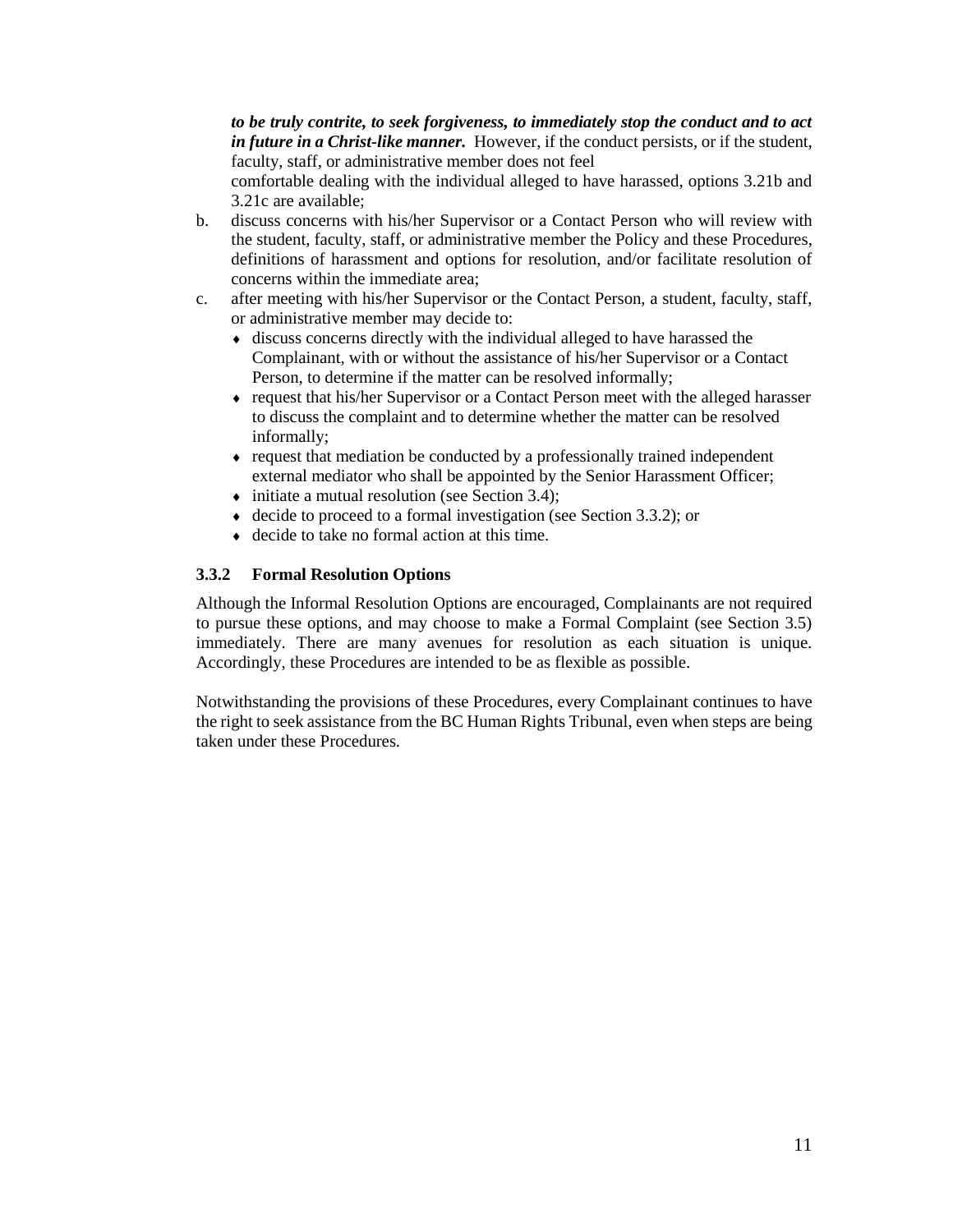**Figure 1** 

**Overview of Harassment Complaint Procedures**

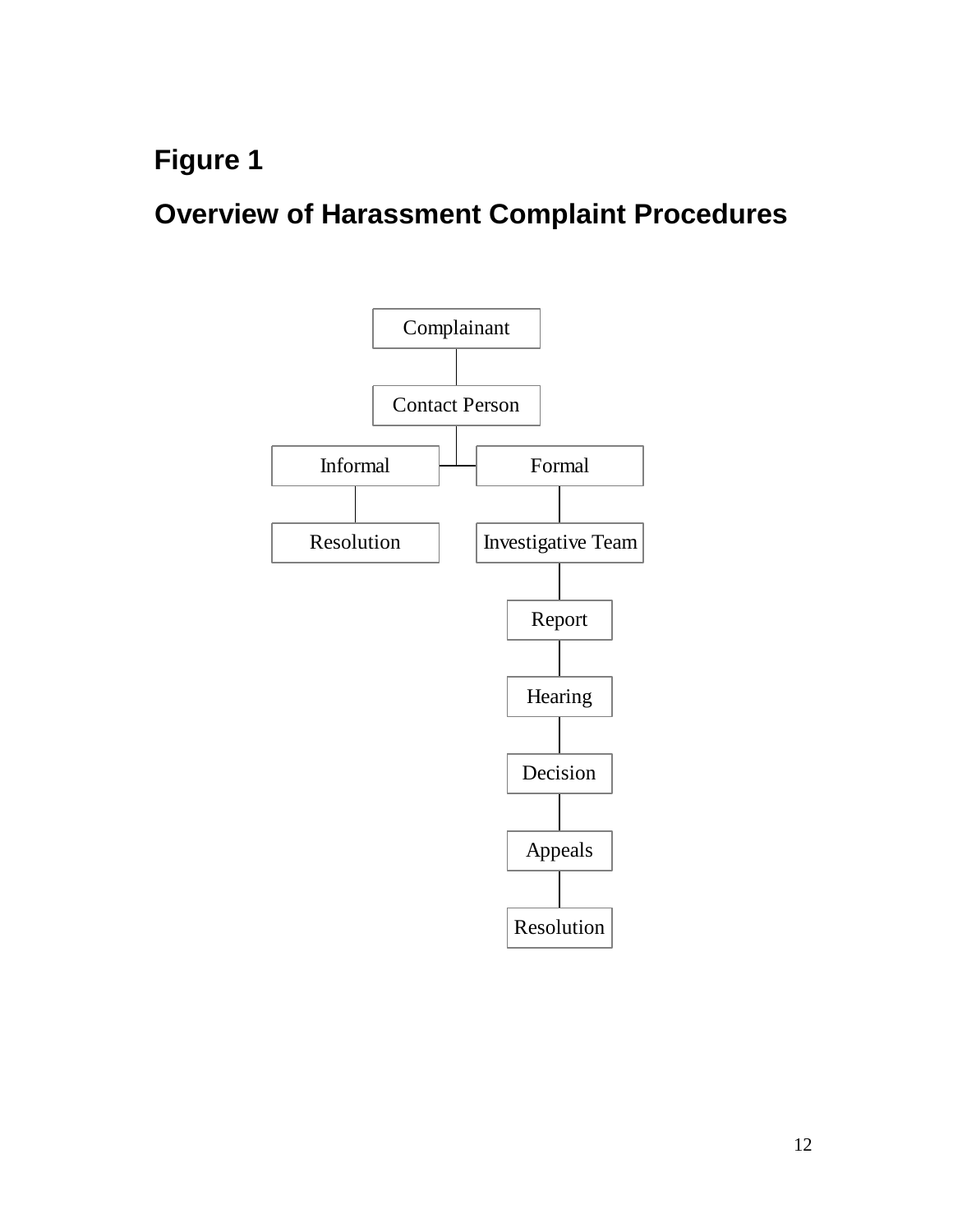### **3.4 Mutual Resolution Process**

At the request of the Complainant and with the agreement of the Respondent, a mutually agreed upon Contact Person, selected from the list of trained Contact Persons set out in Appendix A, may assist the individuals to resolve the complaint via the Mutual Resolution Process. If agreement upon a mutually acceptable Contact Person cannot be reached, the Senior Harassment Officer will provide a list of external mediators to the Complainant and Respondent from which they must accept an individual.

The Contact Person's role is to help the Complainant and Respondent come to an agreement. It is *not* the Contact Person's role to advocate a position or impose a decision, or to investigate a complaint.

A support person of their own choosing may accompany both the Complainant and the Respondent (any costs associated with each support person are the responsibility of the Complainant and the Respondent respectively).

If the complaint is resolved through the Mutual Resolution Process with a Contact Person, no formal written record will exist but file notes about the contact will be kept for the legally required time. If a formal complaint is made, the Contact Person will forward the notes to the Senior Harassment Officer and a confidential file will be opened and maintained.

If resolution does not take place using the Mutual Resolution Process, or is unsuccessful, the Complainant or the Senior Harassment Officer may elect to pursue Formal Resolution Options (see Section 3.3.2).

## **3.5 Formal Complaint**

Filing a Formal Complaint will not prejudice a community member's right to access other remedies (i.e. Human Rights complaint) or to transfer back to the Mutual Resolution Process available under these Procedures at any time in the process. However, if the Complainant has chosen these Procedures (over another Seminary procedure) under Section 1.4, he or she may not reverse that choice and these Procedures will continue to apply.

Formal Complaints must be in writing and must contain the information required as set out in the form (see Appendix B). Formal Complaints must be submitted *as soon as possible* and at the latest within one (1) year of the date of the alleged facts upon which the Formal Complaint is based.

The Complainant may wish to seek the assistance of a Contact Person in the preparation of the Formal Complaint. In this instance, the Contact Person will:

- a. meet with the Complainant as soon as possible, (ideally within 48 hours);
- b. obtain the alleged facts from the Complainant;
- c. assure the Complainant that:
	- all reports of harassment are treated as confidential in accordance with the Harassment Policy;
	- investigative action will be taken only after a Formal Complaint has been filed;
- d. document actions taken;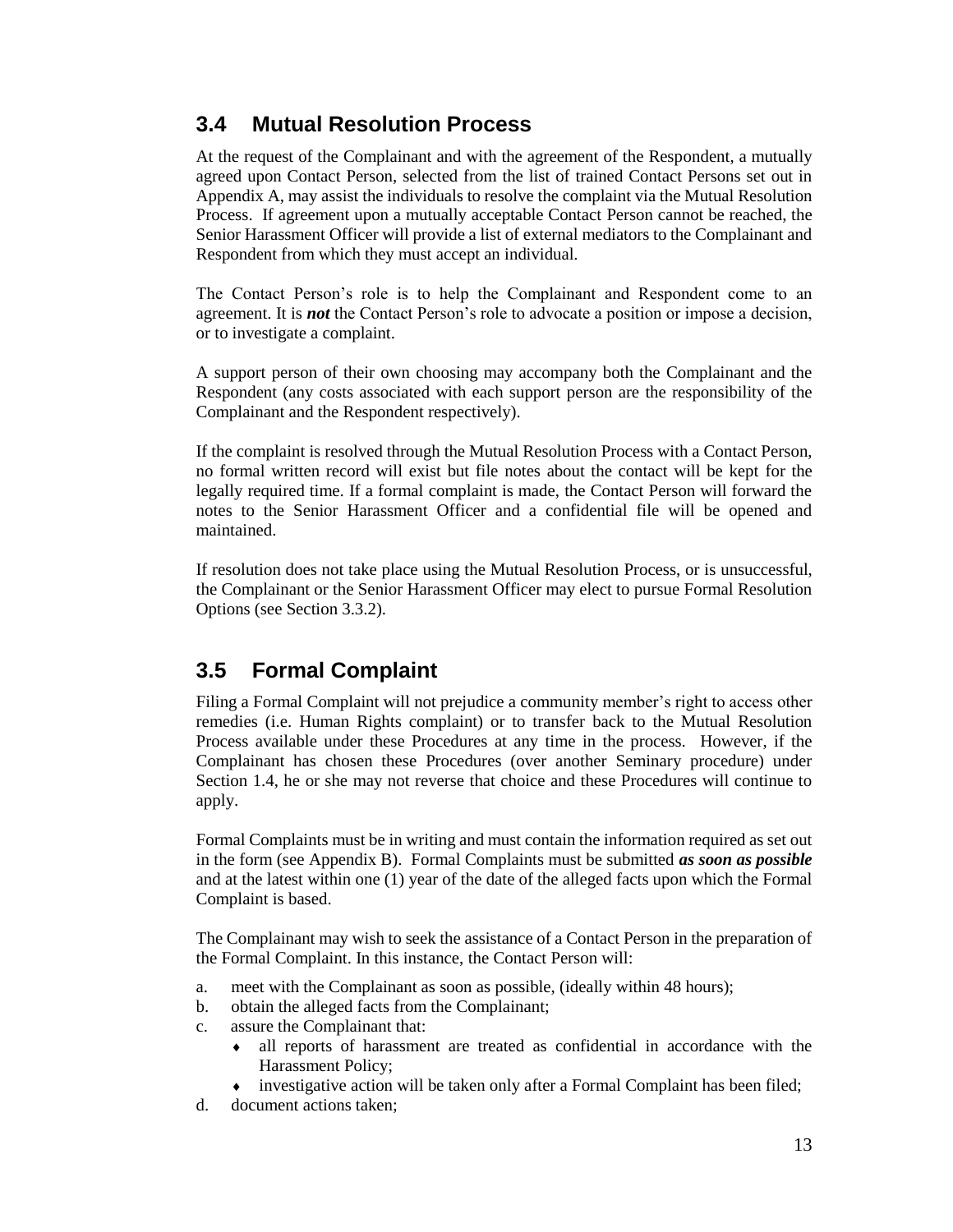- e. forward all relevant documentation (together with details of any requested action to be taken) to the Senior Harassment Officer, who will promptly arrange for the appointment of either an Investigation Team or an External Investigator (see Section 4.1); and
- f. reiterate that it is the Complainant's right to be accompanied by a support person of his/her choice, including legal counsel, at any stage of the Formal Complaint. Notwithstanding the community's belief in and acceptance of the authority of Scripture regarding not placing Christian conflict in the secular legal arena, ACTS Society will allow both the Complainant and the Respondent legal counsel at all hearings and proceedings. The expense of such representation shall be borne by the individuals represented by legal counsel.

The Contact Person will make every effort, within fourteen (14) calendar days of receipt of a completed Formal Complaint form, to:

- a. confirm receipt of the Formal Complaint form with the Complainant;
- b. meet with the Senior Harassment Officer;
- c. notify the Respondent in writing that a formal Complaint has been made, provide the Respondent with a copy of the Policy, and also inform the Respondent that it is his or her right to discuss matters with the Contact Person and to be accompanied by a support person of choice, including legal counsel, at any stage of the Formal Complaint.
- d. The Respondent will be given an opportunity to reply to the Formal Complaint (the Response) and may seek the assistance of the Contact Person in preparing the Response (see sample Response Form in Appendix C).
- e. Once the Respondent has received the Formal Complaint, the Respondent shall have fourteen (14) days in which to provide a Response to the Contact Person, who in turn, will immediately upon receipt provide a copy of the Response to the Complainant.

ACTS Society expects the full co-operation of the Complainant, the Respondent and any witnesses to the alleged incident(s). The Complainant and Respondent will be notified of the relevant times and location(s) of the investigation. They will also be advised that noncompliance or refusal to attend hearings or investigative proceedings will *not* stop the investigation. Recordings of proceedings may be made with the knowledge of the parties.

## **3.6 Withdrawal of Complaint Before Investigation**

The Complainant may withdraw a Formal Complaint at any time *before* an investigation has commenced. If the Complainant withdraws a Formal Complaint, he or she will not be permitted to bring another complaint under a Seminary procedure in respect of substantially the same allegations.

Due to the detrimental nature and seriousness of harassment in organizations, the Contact Person will meet with the Senior Harassment Officer providing a brief summary of the nature of the Formal Complaint and the reasons for withdrawal. The Senior Harassment Officer shall review such summary, meeting with the Complainant as appropriate. He/she may, in their sole discretion, appoint an Investigation Team or an External Investigator to complete the investigation of the Formal Complaint if there are reasonable grounds for believing that harassment may have taken place or that coercion or any other inducement/enticement caused the withdrawal and where: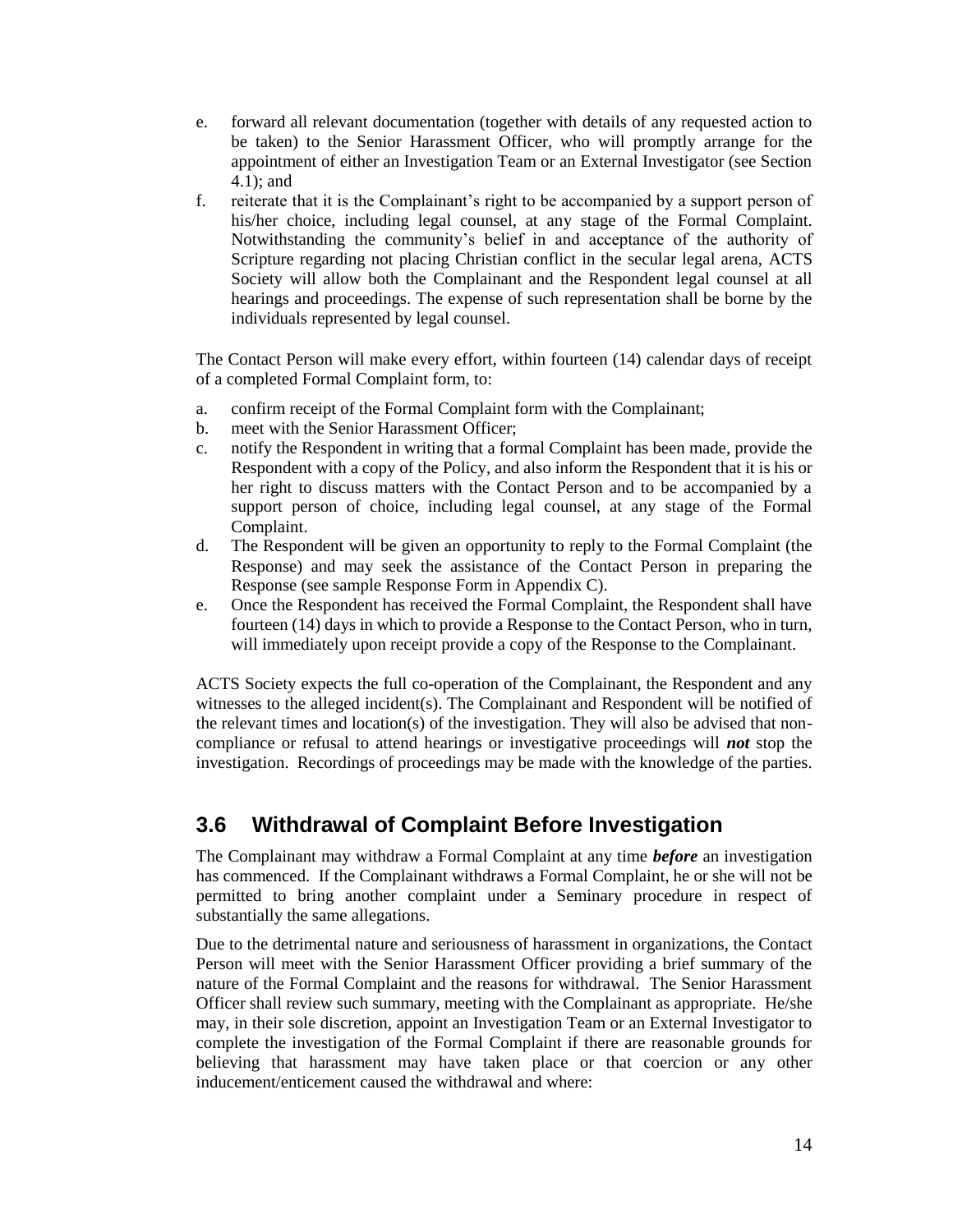- a. ACTS Society may be vicariously liable for such harassment; or
- b. such harassment may have the effect of creating a negative or detrimental working or educational environment for ACTS Society; or
- c. the unacceptable behavior may constitute a threat to other students, faculty, staff or administration.

The Senior Harassment Officer may:

- a. instruct the Investigation Team or the External Investigator to commence and complete the investigation of the Formal Complaint (these circumstances are set out in section 3.7 below); or
- b. ask the Contact person to inform the Respondent and any others contacted with respect to the Formal Complaint that the Formal Complaint has been withdrawn and of further actions, if any;
- c. ensure that all reports and statements with respect to the Formal Complaint are maintained in a confidential file separate from the personnel or student files of any of the parties involved in the Formal Complaint; and
- d. document the reasons for withdrawal and resulting actions.

## **3.7 Withdrawal of Complaint During Investigation**

The Complainant may withdraw a formal complaint after an investigation has been commenced with the consent of the Respondent.

If a Formal Complaint is withdrawn before an investigation is *completed*, the Investigation Team or the External Investigator shall provide the Senior Harassment Officer with a brief summary of the nature of the Formal Complaint and the reasons for withdrawal. The Senior Harassment Officer shall review such summary, meeting with the Complainant as appropriate. He / she may, in their sole discretion, instruct the investigators to complete the investigation of the Formal Complaint if there are reasonable grounds for believing that harassment may have taken place or that coercion or any other inducement / enticement caused the withdrawal and where:

- a. ACTS Society may be vicariously liable for such harassment; or
- b. such harassment may have the effect of creating a negative or detrimental working or educational environment for ACTS Society; or
- c. the unacceptable behavior may constitute a threat to other students, faculty, staff or administration; or
- d. the allegation is shown to have been fabricated maliciously or wrongfully targeted against the Respondent.

### **3.8 Complaints by a Third Party**

It is possible that an individual (the "*Third Party*") may observe incidents of harassment, although he or she may not be directly involved. In such circumstances ACTS Society encourages the Third Party to report such incidents to a Contact Person. In such circumstances the Contact Person will:

- meet with the Third Party as soon as possible;
- obtain the alleged facts from the Third Party;
- determine if the Third Party wishes to remain anonymous;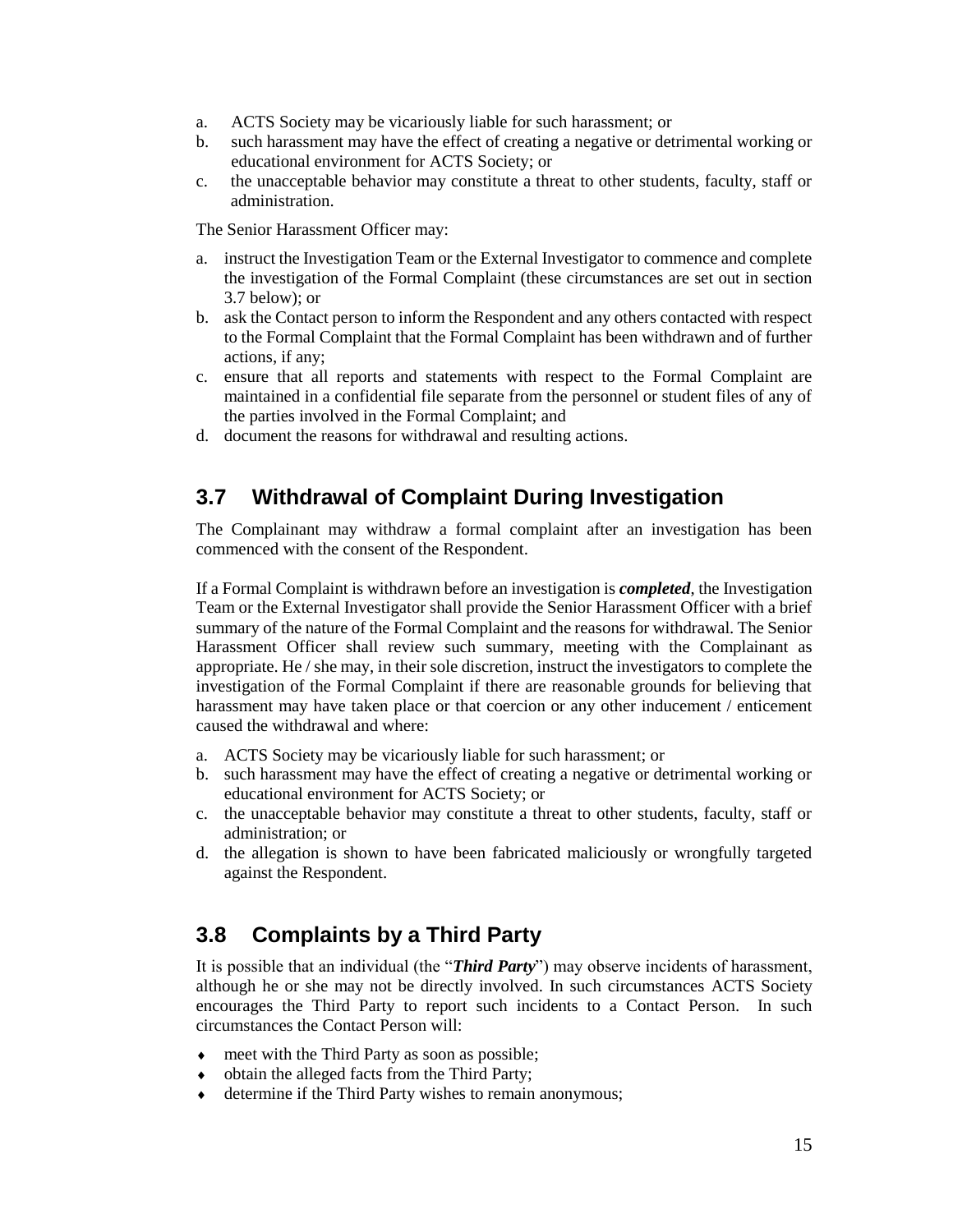- advise the Third Party that all reports of harassment are treated as confidential in accordance with the Policy and that confidentiality must be safeguarded. In cases where ACTS Society chooses to proceed with an investigation without receiving a written complaint, confidentiality of information is not guaranteed;
- inform the Third Party that the report of harassment will be dealt with in accordance with the Policy and these Procedures; and
- meet with the alleged victim of the harassment to discuss the Policy and advise about the available resolution options;
- document actions taken.

A Third Party who makes such a report will be immune from sanctions under the Policy when such report is made in good faith and on reasonable grounds.

Accusations alleging third party on-campus incidents of Harassment by non-community members will be accepted with the understanding that the solution may only be that ACTS Society will take action to provide a more secure campus. The Complainant may receive advice regarding off campus remedies but must recognize that the likelihood of ACTS Society being able to enforce disciplinary action against a non-community member is very remote.

## **3.9 Anonymous Complaints**

If an incident of harassment is reported by an anonymous source identifying an alleged victim of harassment, the Contact Person shall meet with the alleged victim of harassment to discuss the Harassment Policy, advise about the available resolution options, and document action taken.

Investigations cannot be undertaken on the basis of a request written and/or received anonymously. If an incident of harassment is reported, but does not identify the alleged harasser, no specific action will be taken, but such reports will be recorded to identify needs for training and communication.

## **3.10 ACTS Society Initiated Investigation**

If the Complainant elects to pursue an Informal Resolution Option, and it results in an unsatisfactory conclusion, ACTS Society reserves the right to have a full investigation conducted with attendant possibility for corrective/disciplinary action.

Where the alleged harassment may have the effect of creating a detrimental or negative working or educational environment, or may constitute a threat to any other students, faculty, staff, or administrative members, ACTS Society reserves the right to take interim actions that may be required to protect the campus and to initiate an investigation. When actions are taken that are likely to become known or observed more broadly, such as temporary suspension from class or work responsibilities, a public statement may be issued to explain the action (see Appendix E).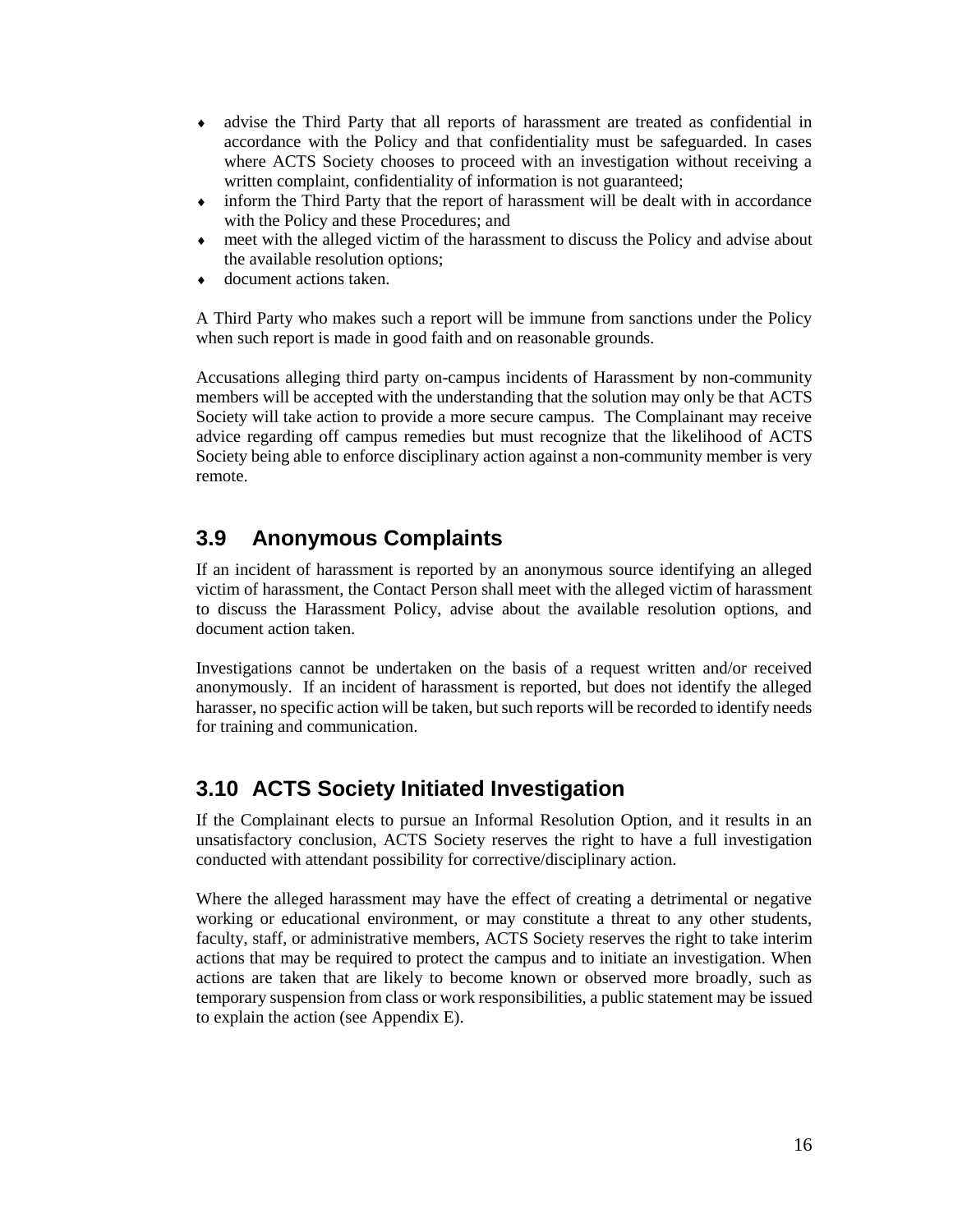#### **3.11 Special Procedures – Executive Team**

All of the procedures set forth above as to harassment allegations, issues and complaints shall be subject to and superseded by special rules governing matters raised concerning members of the Executive Team, which rules shall be as follows:

Where an individual provides information to a Contact Person, the Senior Harassment Officer, a member of the Human Resources department, or the Executive Leadership Team which, if true, would make out a prima facie case of discrimination or harassment committed by a member of the Executive Leadership Team, ACTS Society will appoint an independent investigator to investigate the complaint and make recommendations as to whether harassment has occurred.

The Senior Harassment Officer is to be immediately notified of the allegation. The Senior Harassment Officer will advise the Chair of the Governance Committee of the Board of Governors that a complaint has been received and will arrange to engage an investigator.

The investigator will be, at the option of ACTS Society, one of three External Investigators in a list maintained by the Senior Harassment Officer. However, should the Complainant and ACTS Society mutually agree upon an alternative professional skilled in the field of sexual harassment to investigate the matter, then the parties may substitute such an alternate individual in place of one of the three aforesaid investigating parties.

### **3.12 Conclusion of Harassment Process**

At the conclusion of any harassment process resolved through either the informal process, the formal process, or a complaint under the Human Rights Code, subject to the Complainant still being an employee of ACTS Society and subject to any mediation or settlement agreement not prohibiting ongoing monitoring, the Senior Harassment Officer will meet with the Complainant to ensure that all appropriate procedures have taken place and the Complainant has not suffered any retaliation for making the complaint. The Senior Harassment Officer will have similar meetings with the Complainant one (1) and six (6) months respectively following resolution of the complaint.

## **4. Investigation Procedures**

#### **4.1 Investigation**

Internal or external investigators trained in this area will conduct all investigations. The Senior Harassment Officer shall appoint the designated Investigation Team or an External Investigator and shall be available in a consultative role to them. If an internal Investigation Team is appointed, its members shall be drawn from the list of Contact Persons (see Appendix A). However, no individual may serve as a Contact Person and also as a member of the Investigation Team for the same complaint of harassment or for any concurrent complaint that involves either the same Complainant or Respondent.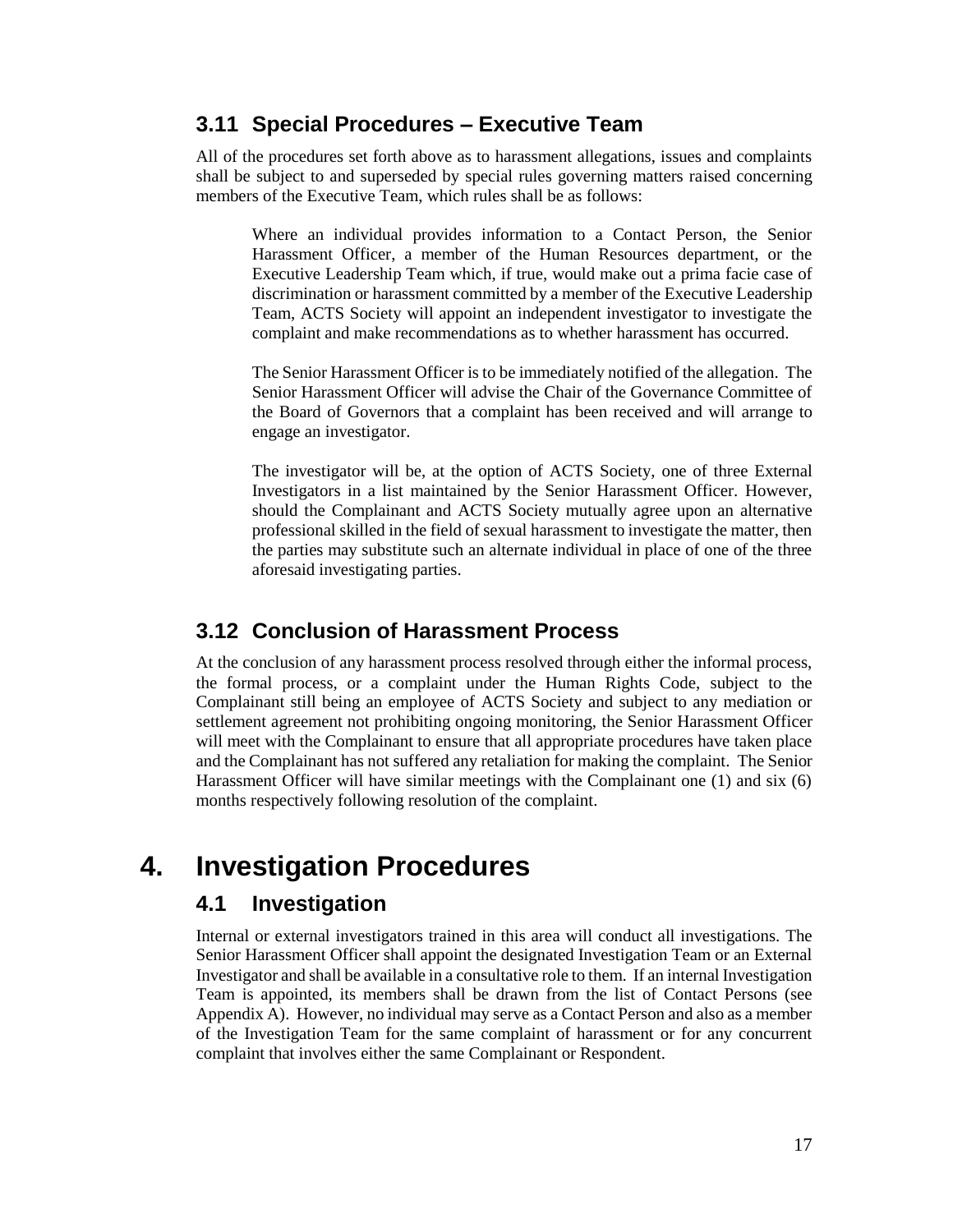The Senior Harassment Officer shall forward to the investigators all the relevant documentation relating to the Formal Complaint. This will include, but not be limited to, the Formal Complaint and the Response.

The investigation into the Formal Complaint will be conducted in a manner ensuring that the Complainant and the Respondent each shall have a fair opportunity to know what the other is saying and a fair opportunity to be heard.

**Note - The Senior Harassment Officer will determine, on the appointment of the Investigation Team / External Investigator, whether or not a public statement is needed and, after consultation with the Department leaders, will issue the statement (see Appendix E).**

Upon appointment, the investigators will take all reasonable steps to fully investigate the Formal Complaint including, but not limited to, interviewing the Complainant, the Respondent, the Contact Person and any potential witnesses to the alleged harassing conduct. In undertaking the investigation, the investigators will uphold the confidentiality provisions of the Harassment Policy. The investigators will have full authority to investigate the Formal Complaint.

At any time during the investigation, the Complainant and the Respondent may agree to resolve the Formal Complaint; however, the Senior Harassment Officer retains the right under sections 3.6, 3.7 and 3.10 to instruct the investigators to complete the investigation.

### **4.2 Investigator's Report**

Within a timely manner (ideally within 5 working days), the investigators will submit a written document (the "*Report*") to the Senior Harassment Officer. The Report shall contain:

- all documentation, relevant facts, and evidence obtained in the course of the investigation, including information that the Senior Harassment Officer may direct; and
- a summary of the relevant facts, along with the investigator's opinion whether there is sufficient evidence to warrant proceeding further for a decision on the matter or whether there is insufficient evidence to proceed.

#### **4.3 Response to Report**

The Senior Harassment Officer will provide copies of the Report to the Contact Person who, in turn, will provide copies of the Report to the Complainant and Respondent and will discuss its contents with each party privately. Each party shall have an opportunity to provide either a written or oral response to the Report, making his/her representations as to any or all of the Report contents.

Either party may request a Hearing before the Senior Harassment Officer in lieu of and not in addition to a written response, in which case:

a) both parties must appear at the Hearing;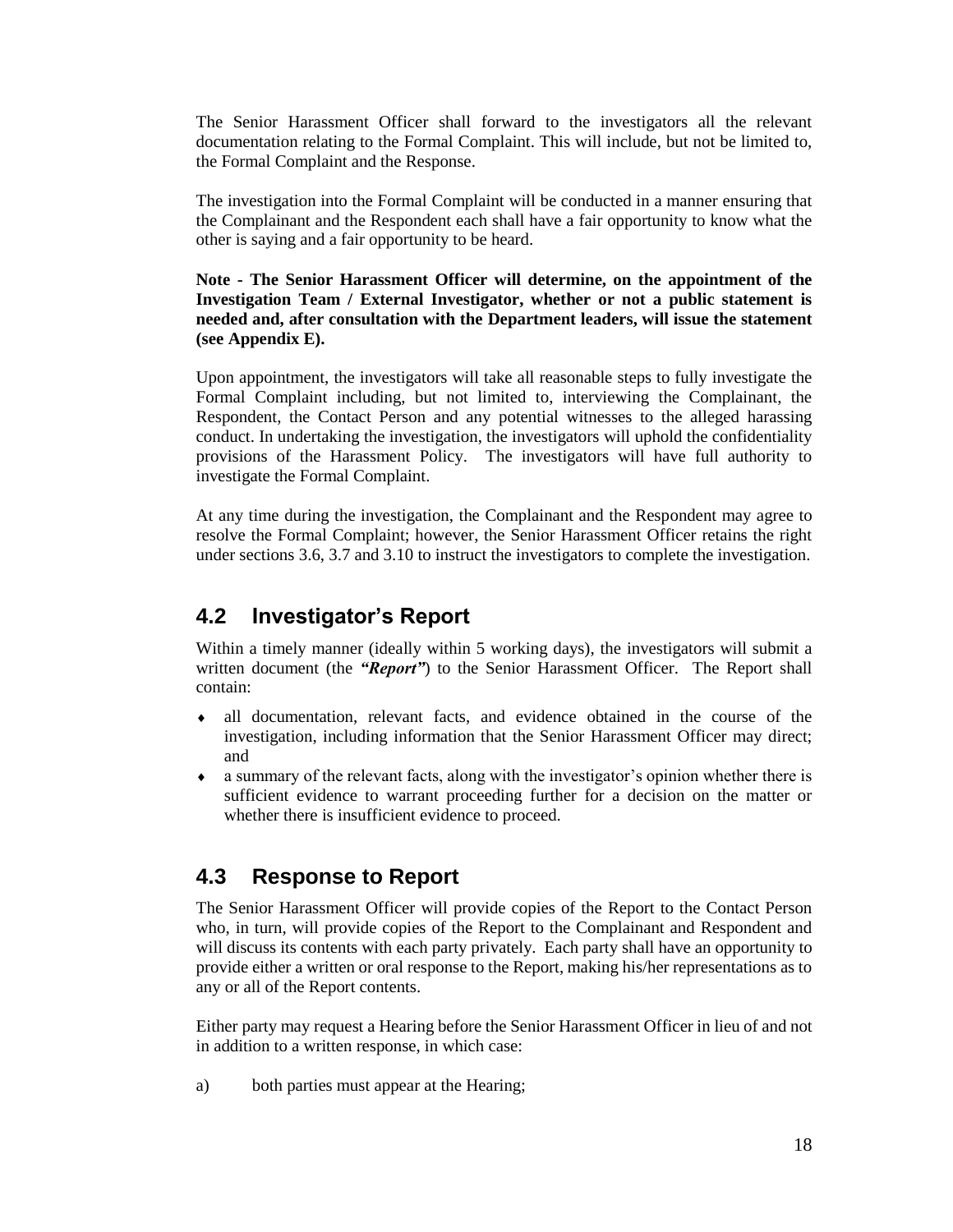- b) each party shall be entitled to be accompanied by one support individual, who may be a lawyer;
- c) the Hearing shall be held within a reasonable time, ideally within five (5) working days of the request being made;
- d) each party shall be entitled to call witnesses;
- e) the right of cross-examination at the hearing will apply, but formal rules of evidence will not apply.

### **4.4 Decision**

After reviewing the Investigator's Report, and all evidence and representations made by the Complainant and Respondent respecting the Report, the Senior Harassment Officer shall prepare a written document (the *"Decision"*) and shall submit this to the Contact Person who, in turn, shall provide copies to the Complainant and Respondent. The Decision will indicate either:

- there is insufficient evidence to proceed further and that the complaint should be dismissed on a summary basis, which Decision may or may not be accompanied by a finding that the claim was spurious or vexatious; or
- having reviewed all of the facts submitted by the investigators, the Senior Harassment Officer has concluded that Harassment has or has not been committed.

## **4.5 Appeal of Fact or Law**

The Complainant and Respondent may invoke an appeal of fact or law, or mixed law and fact within 5 (five) working days of receipt of the Decision by submitting a written appeal to the Senior Harassment Officer. The Appeal process shall be governed by the provisions of section 5 set forth hereafter.

## **4.6 Determination**

If there is no Appeal or once the Appeal process regarding fact, law or mixed law and fact is complete, then on the basis of the Decision, the parties' responses, and all other relevant information, the Senior Harassment Officer shall prepare a written document (the *"Determination"*) providing:

- confirmation of the Decision: and
- in the event that harassment has been substantiated in the Decision, recommendations for disciplinary or corrective actions after due consultation with the Complainant's and the Respondent's supervisor and/or Seminary leadership, as applicable.

Copies of the Determination will be communicated to the Contact Person who, in turn, shall provide copies to the Complainant and the Respondent.

## **4.7 Special Procedures – Executive Team**

Where the harassment allegations, issues and complaints that have been raised involve members of the Executive Leadership Team, the Hearing referred to in section 4.3 will be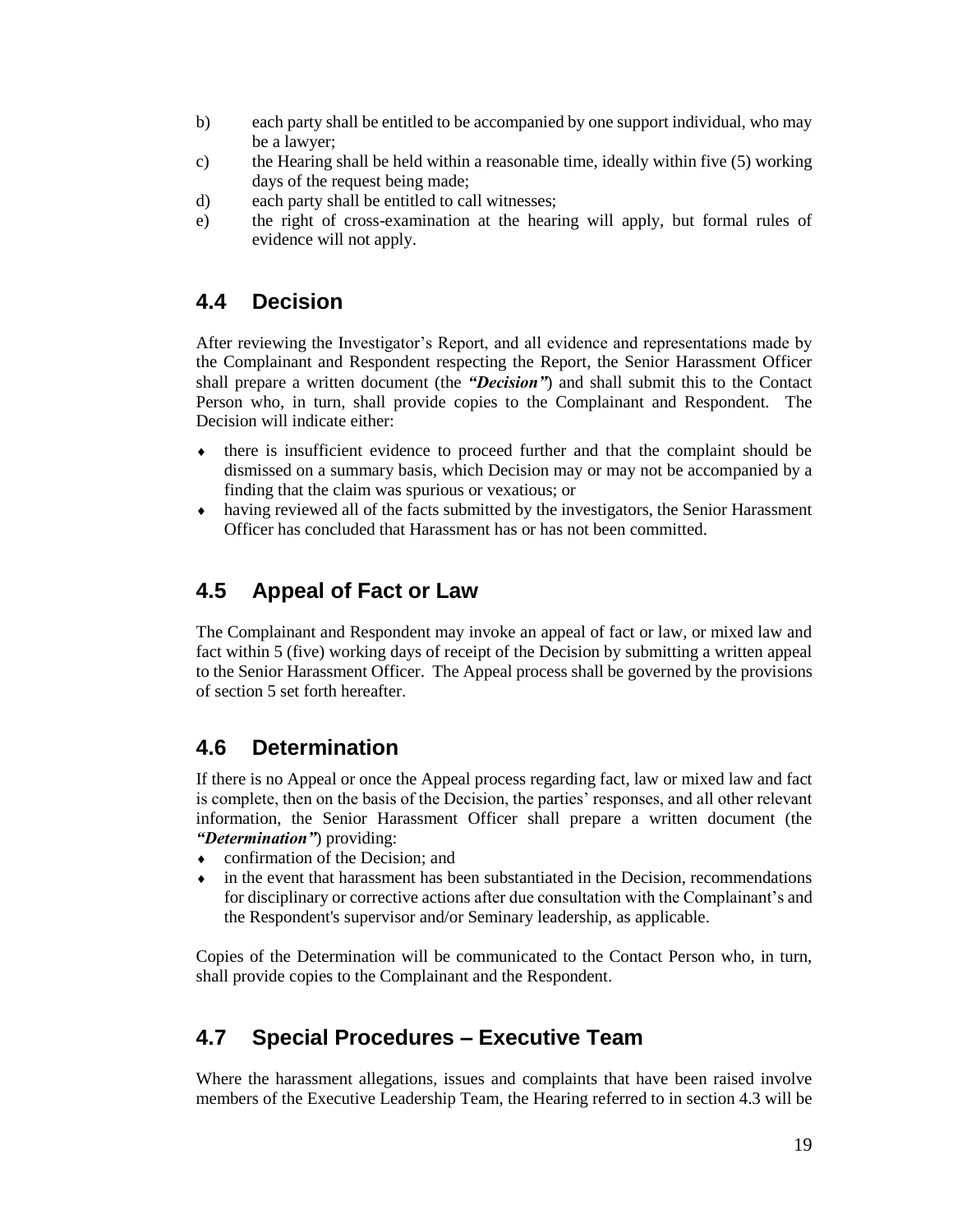with the Governance Committee of the Board, and the Decision referred to in section 4.4 and the Determination referred to in section 4.6 will be prepared by the Governance Committee of the Board.

## **4.8 Appeal of Discipline**

The Respondent and Complainant have five (5) working days in which to invoke the Appeal process on the issue of discipline by submitting a written appeal to the Senior Harassment Officer.

## **4.9 Final Disciplinary Determination**

Once the Appeal process of discipline is completed, the Senior Harassment Officer will prepare and issue a Final Disciplinary Determination specifying final discipline. Copies will be sent to the Contact Person, Complainant and Respondent. The Senior Harassment Officer will advise only those needing to be part of any further actions at this time.

## **5. Appeal Process**

Appeals of fact or law only will be accepted within five (5) working days of the Decision being communicated to the Complainant and the Respondent under the following guidelines:

a. All appeals must be in writing and must specify all grounds or reasons for the appeal and must be delivered to the Senior Harassment Officer;

b. Appeals of fact or law:

- appeals regarding a mistake of fact in the investigation will be accepted;
- appeals regarding a mistake of law or procedure will be accepted;
- appeals regarding a mistake of mixed law and fact will be accepted.

For Appeals of fact or law, the Senior Harassment Officer will appoint the Chair of the Board of Governors (or a designate) to review the Decision together with the Report.

c. Appeals of discipline will be accepted only after any appeal of fact or law is completed and a Determination is communicated.

For Appeals of discipline, the appeal will be reviewed by a 3-member panel that includes a member of the Executive Leadership Team and two Department leaders (not including leaders of the Complainant's or Respondent's departments) selected by either the Complainant or Respondent (whomever initiated the Appeal).

Every reasonable effort will be made to receive the independent party's and/or panel's appeal reports within thirty (30) days of receipt of the appeal request following which the decisions will be communicated immediately. Disciplinary decisions will not be implemented until after the appeal decision is rendered.

Appeals that are upheld will be sent to the Senior Harassment Officer who will take appropriate steps for review or reinvestigation. Appeals that are *not* upheld will be sent to the Senior Harassment Officer for implementation of the corrective and/or disciplinary procedures.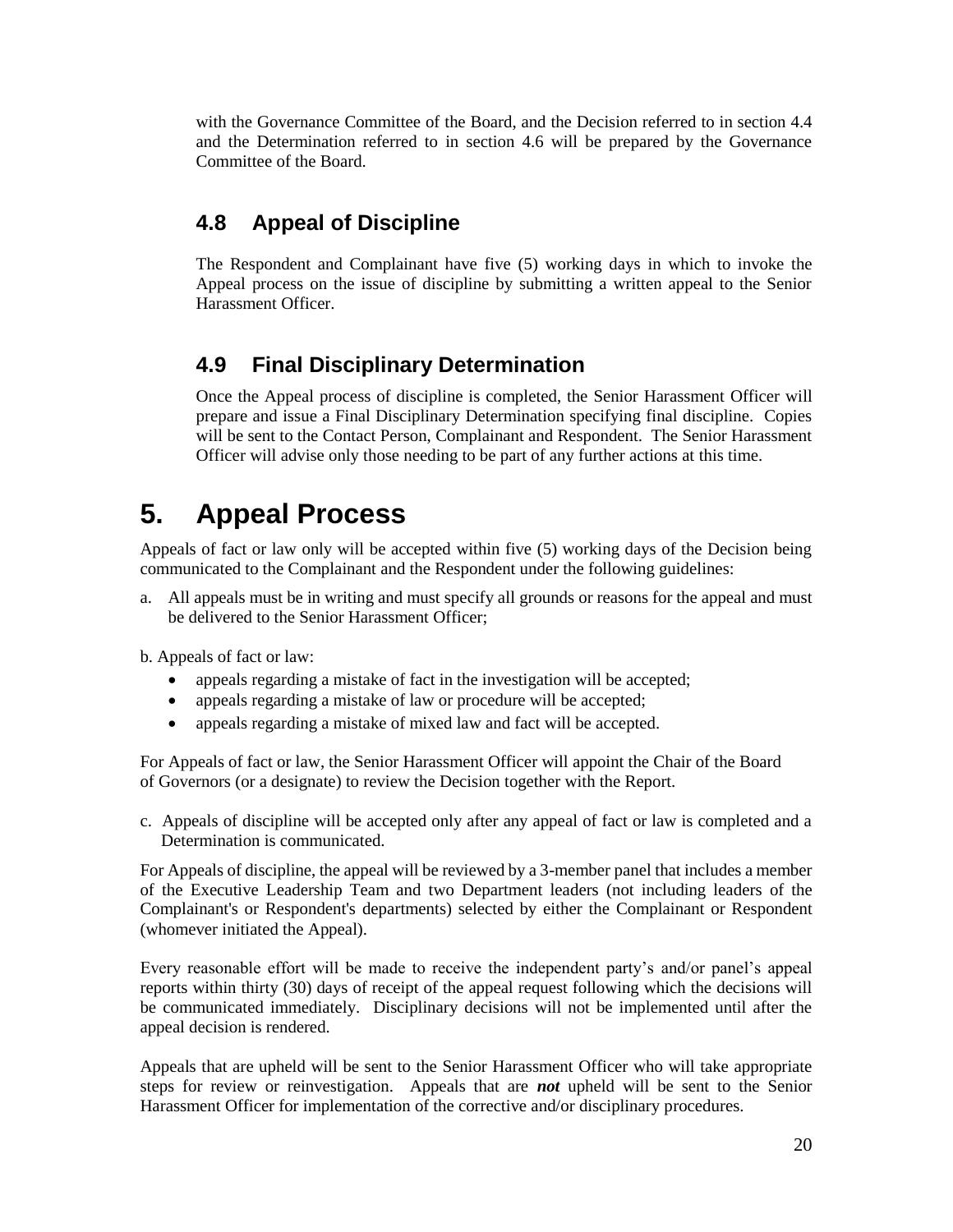**Note - Following the completion of the investigation, issuance of the Final Disciplinary Determination and any discipline, the Senior Harassment Officer will determine whether or not a public statement is required and, after consultation with the appropriate Department leaders issue the statement (see Appendix E).**

## **5.1 Special Procedures – Executive Leadership Team**

Where the harassment allegations, issues and complaints that have been raised involve members of the Executive Leadership Team, Appeals of fact or law referred to in 5.b. and Appeals of discipline referred to in 5.c. are not available. Decisions of the Governing Committee of the Board of Governors are final.

## **6. Results of the Investigation**

### **6.1 Remedies if Formal Complaint is Substantiated**

Where it is found that the Respondent has breached Policy and such finding is confirmed if appealed, the supervisor of the Respondent and/or the Respondent's Seminary leader, as applicable, will recommend appropriate corrective and/or disciplinary action. The Senior Harassment Officer and the Department leader will confirm the action after any appeals have been completed. Corrective and/or disciplinary action will be designed to change behavior and eliminate harassment.

In determining appropriate corrective action, the following factors will be considered:

- $\bullet$  the degree of aggression (psychological or physical);
- whether the harassment was a single or repeated act;
- $\bullet$  the relationship between the Complainant and the Respondent;
- $\bullet$  the impact of the harassment on the Complainant and others;
- whether the Respondent admitted responsibility and expressed willingness to change;
- history, if any, of substantiated complaints against the Respondent and whether earlier attempts to correct the misconduct have been tried and failed;
- whether there was retaliation against the Complainant;
- the need to prevent the repetition of proven harassment towards the Complainant or others; and
- other relevant factors.

Where the results of the investigation substantiate a finding of harassment, the following (or a combination of the following) may be recommended forms of corrective action:

- mediation between the Complainant and the Respondent;
- a verbal warning, with the incident documented in the Respondent's personnel file;
- a written warning;
- sensitivity awareness training;
- review and modification of policy, procedures and practices;
- continuous monitoring of the situation;
- the requirement to provide a verbal, written and/or public apology;
- reassignment of working arrangements;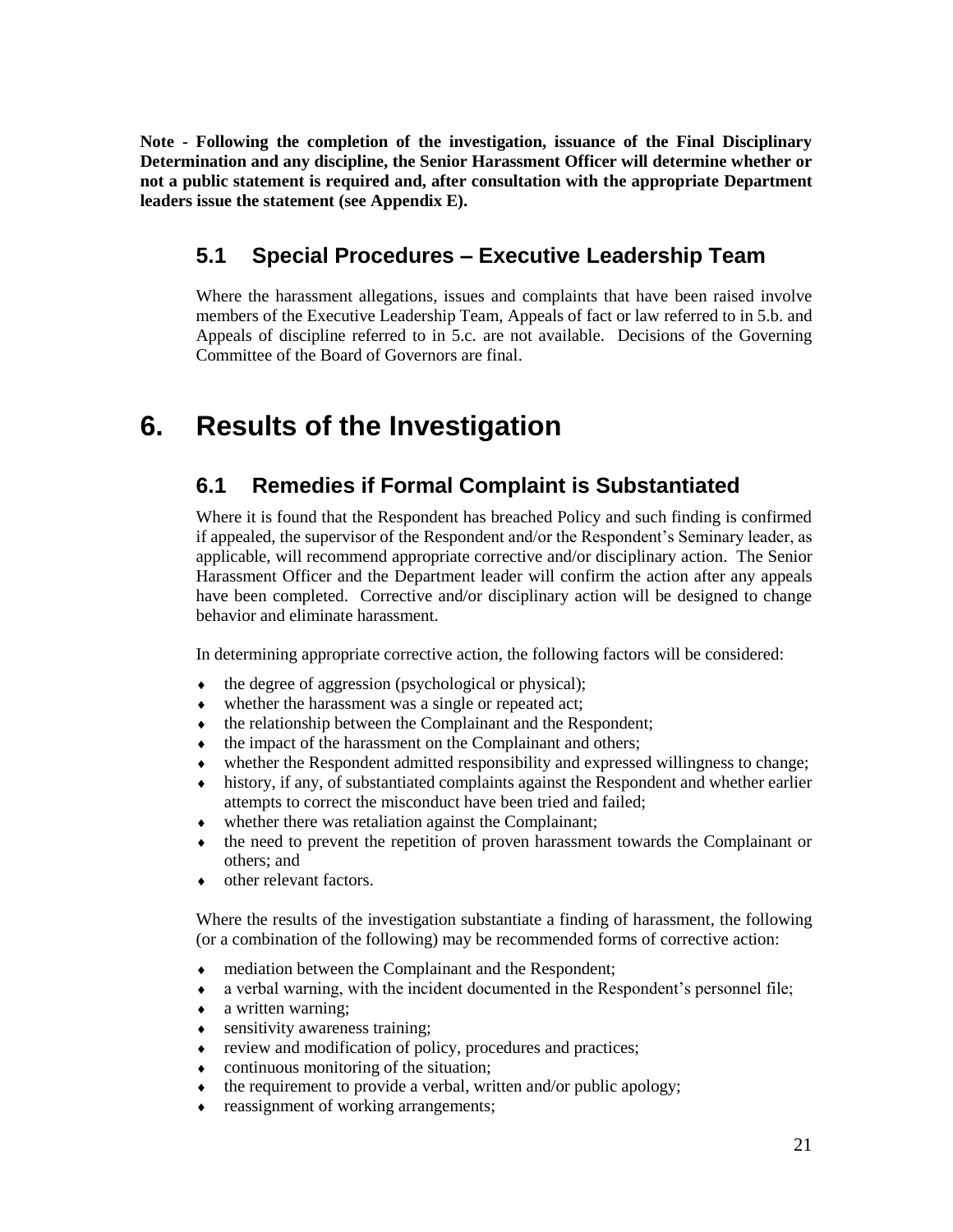- demotion;
- transfer from faculty/class or working group;
- removal of certain community privileges;
- $\leftarrow$  temporary suspension;
- termination of employment or expulsion from ACTS Seminaries Society;
- mandatory counselling; or
- disciplinary action or other strategies designed to eliminate and/or prevent harassment. This may include any predetermined consequence established under the Staff, Faculty, or Student Handbooks, other applicable polices and/or additional related materials.

The Contact Person as well as both the Complainant and the Respondent will be advised of the recommended corrective and/or disciplinary action within seven (7) working days of development of the Final Determination from the Department leader for the Respondent's area. Only where formal disciplinary action has been implemented as a result of an investigation, will a notation be made in the Respondent's personnel or student file. This notation will indicate that the Respondent has breached the Policy, the nature of the breach and the disciplinary/corrective action imposed.

On or about 30 days after the completion of due process, the Contact Person will follow up with each of the parties. The purpose of this contact is to ensure that no further harassment, retaliation, or retribution has occurred, that the decision/resolution has been fully implemented and that restoration has begun. A further report will be completed by the Contact Person and will be filed with the other materials. The investigation file will remain open for a reasonable period of time to allow for the monitoring of actions to be taken and subsequent reports to be placed in the file as appropriate. The investigation file will be maintained until the expiration of all provisions of any relevant statutes of limitation. If the Respondent is a student, the file will remain with the Student Life department of the applicable Seminary. If the Respondent is a faculty, staff, or administrative member, the file will remain with the Human Resources Office of ACTS Society or the Seminary, as applicable.

## **6.2 Remedies if Formal Complaint is Unsubstantiated**

Where the results of the investigation and, if applicable, the adjudication, do not support the Formal Complaint, a copy of the Report shall be placed in the investigation file and the file will be closed. The Contact Person as well as both the Complainant and the Respondent will be advised within seven (7) working days by the Senior Harassment Officer and the Department leaders.

After a thorough investigation, if a Formal Complaint is found to be unsubstantiated, there still may exist a conflict or problem that needs to be addressed. Upon reviewing the investigation file, the Senior Harassment Officer may find it appropriate, considering all the evidence, to make recommendations to the Department leader for corrective action in order to develop or re-build a positive work or study environment. Such corrective action could include any one or more of the following:

- mediation between the Complainant and Respondent (or other parties);
- mandatory education and training for the individual or group;
- sensitivity awareness training;
- review and modification of the Bullying & Harassment Policy, these Procedure and other work practices;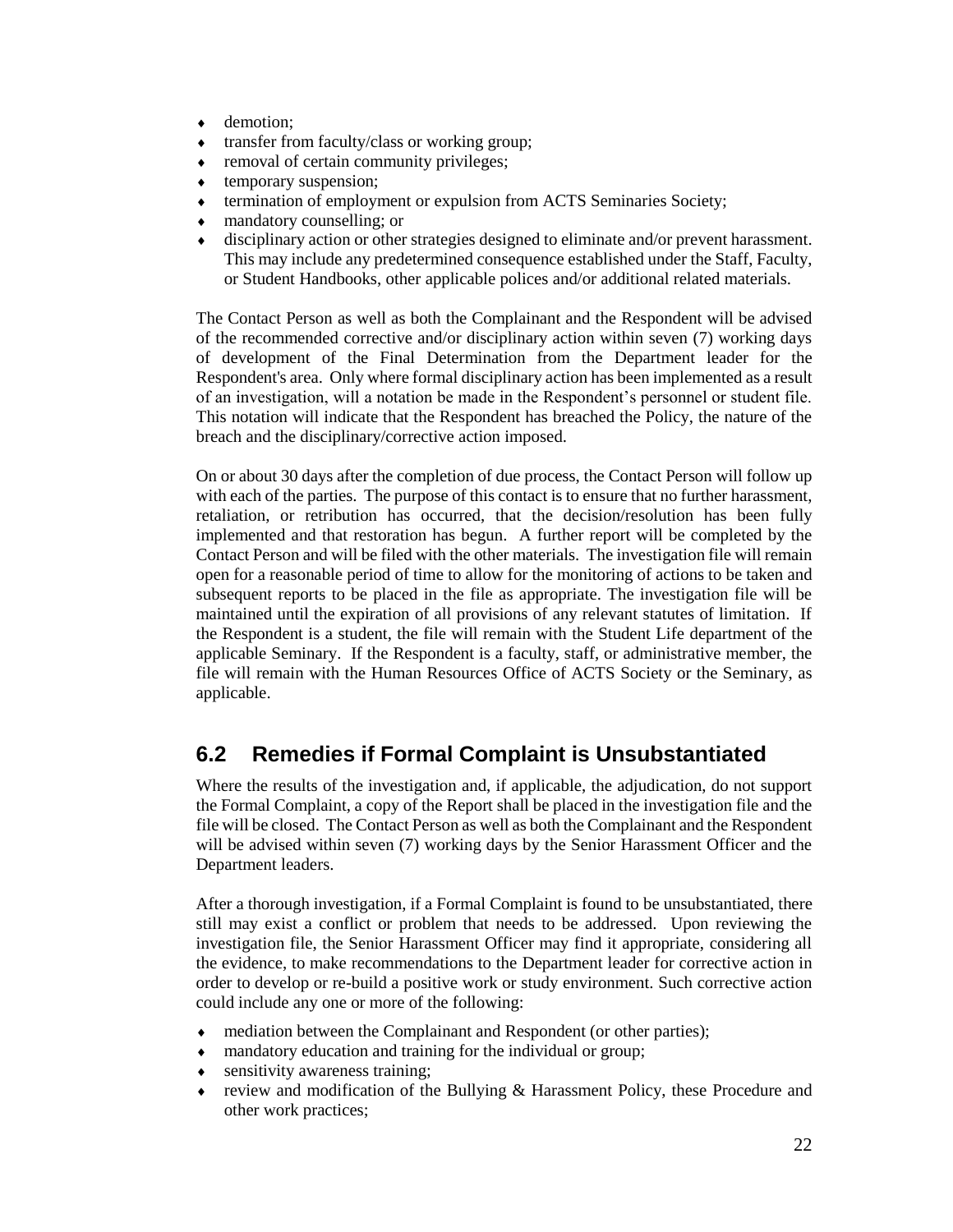- counselling; or
- other strategies designed to eliminate and/or prevent harassment.

## **6.3 Malicious Reports**

Where, as a result of an investigation, it is determined that a student, faculty, staff, or administrative member has made a complaint in bad faith or with the intent to harm another, then formal disciplinary action may be taken against that student, faculty, staff, or administrative member. The following (or a combination of the following) may be recommended forms of disciplinary action:

- a verbal warning, with the incident documented in the Complainant's personnel file;
- a written warning;
- review and modification of policy, procedures and practices;
- continuous monitoring of the situation;
- $\bullet$  the requirement to provide a verbal, written and/or public apology;
- reassignment of working arrangements;
- demotion:
- transfer from faculty/class or working group;
- removal of certain community privileges;
- temporary suspension;
- termination of employment or expulsion from ACTS Seminaries Society;
- mandatory counselling; or
- disciplinary action or other strategies designed to eliminate and/or prevent harassment. This may include any predetermined consequence established under the Staff, Faculty, or Student Handbooks, other applicable policies and/or additional related materials.

## **7. Records of Complaint**

A copy of the Report, and the Final Determination shall be retained by the Student Life department of the applicable Seminary if the Respondent is a student or Human Resources of ACTS Society or the applicable Seminary if the Respondent is a faculty, staff, or administrative member. Numerical records of confidential complaints will be kept by Contact Persons and forwarded to Human Resources annually. These records will include the following information only:

- number of complaints;
- type of alleged harassment; and
- the nature of process or resolution (i.e. informal resolution, mutual resolution, investigation).

The intention is that the anonymity of the individuals involved will be assured as the data will be in aggregate form only and will be used only for statistical purposes. These numerical records will be compiled by Human Resources of ACTS Society and the Seminaries and forwarded annually to the appropriate parties.

Where a Respondent has been found to have breached the Policy and where corrective action has been taken, the personnel file or student file of the Respondent shall indicate the nature of the harassment and the corrective action imposed.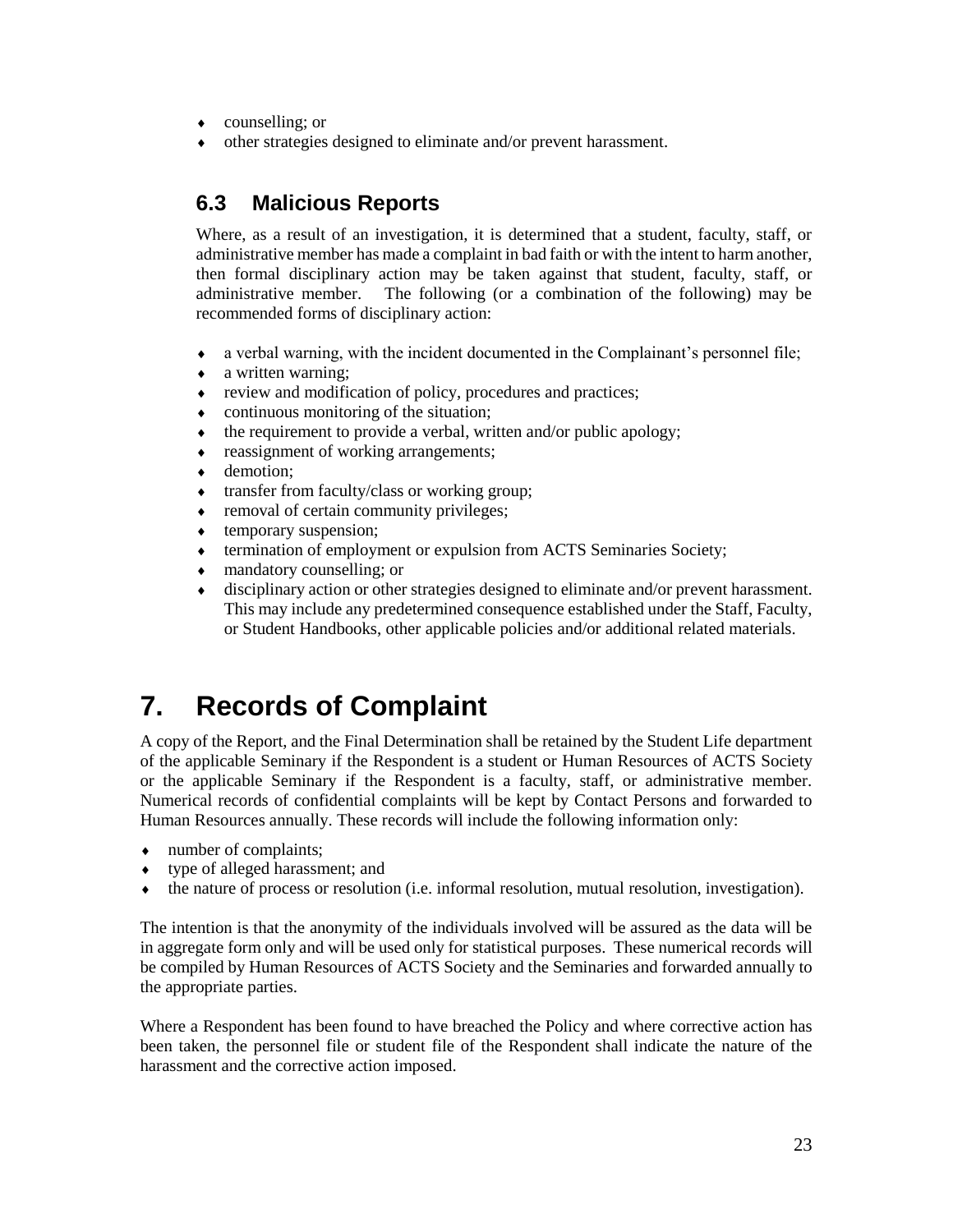## **Appendix A**

## **Contact Persons & Senior Harassment Officer**

#### **Contact Persons**

- **Brian Cooper**
- **Carolyn Yoo**

#### **Senior Harassment Officer**

**Liisa Polkki** 

## **Appendix B**

## **Complaint Form**

I,\_\_\_\_\_\_\_\_\_\_\_ \_\_\_\_\_\_\_\_\_\_\_\_\_\_\_\_\_ *(name of Complainant*), a \_ \_\_\_\_\_\_\_\_\_\_\_\_\_\_\_\_\_ *(student / faculty / staff / administrator)* at ACTS Society or \_\_\_\_\_\_\_\_\_\_\_\_\_\_\_\_\_\_ (*Seminary name)*, have reasonable grounds to believe that \_\_\_\_\_\_\_\_\_\_\_\_\_\_\_\_\_\_\_\_\_\_\_\_\_\_\_\_\_ *(name of Respondent)*, in the position of has harassed me, on or about the day of **\_\_\_\_\_\_\_**, \_\_\_\_\_\_\_\_, in contravention of ACTS Society Bullying & Harassment Policy.

I understand that it is my right to be accompanied by a support person of choice, including legal counsel, at any stage of this Complaint. If the Respondent is a student, staff or faculty of a Seminary, I understand that I may have a choice to complain under ACTS Society's Policy and Procedures or the Procedures of the Seminary and I have chosen to complain under ACTS Society's Policy and Procedures.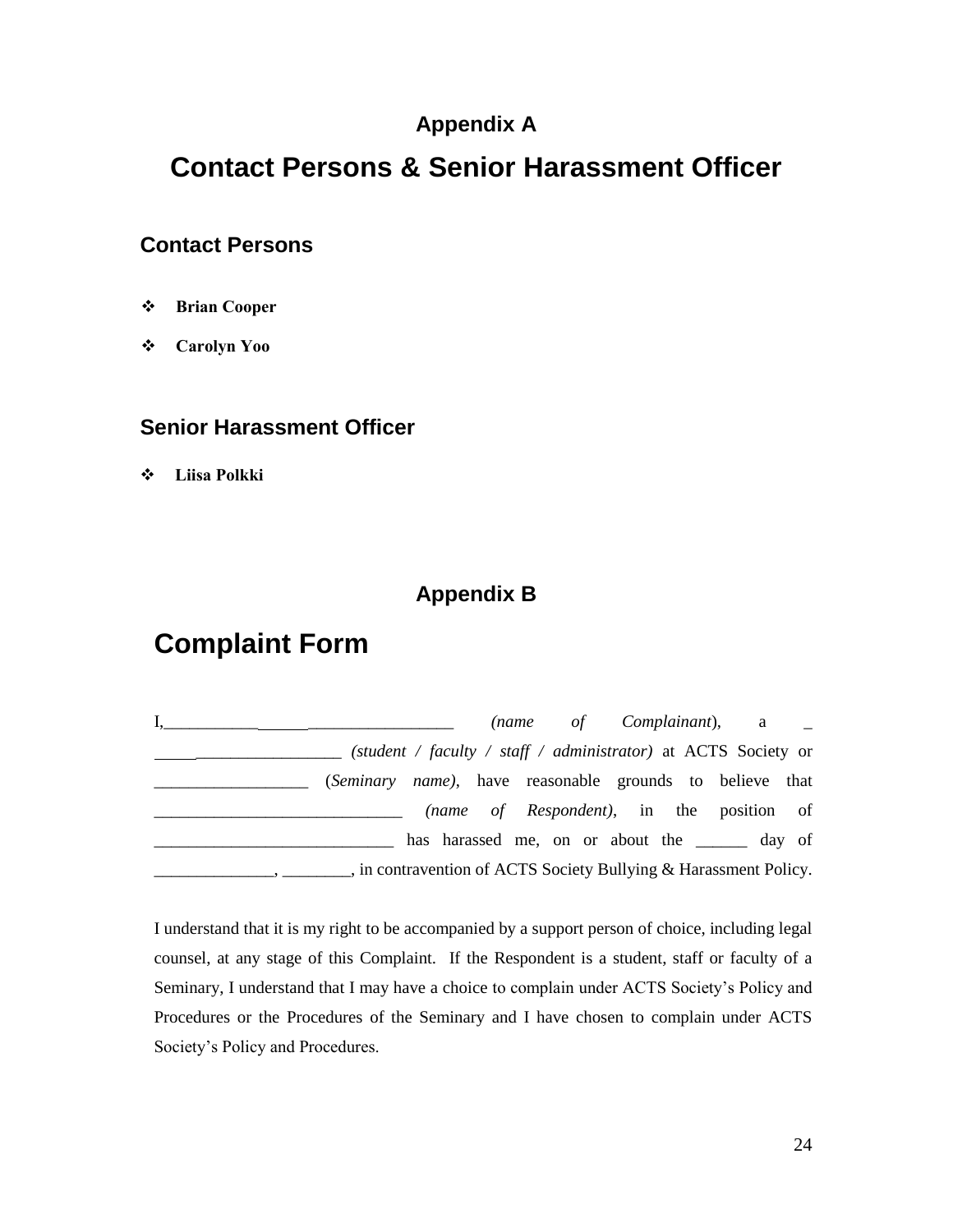The particulars of this incident are as follows (each incident should be recorded on a separate form. If there is not enough space, please attach supplementary pages as required):

|  | On the _______ day of ____________________, _________, the Respondent,                                                                                                                                                              |
|--|-------------------------------------------------------------------------------------------------------------------------------------------------------------------------------------------------------------------------------------|
|  | <b>EXAMPLE 2018</b> The subset of the set of the set of the set of the set of the set of the set of the set of the set of the set of the set of the set of the set of the set of the set of the set of the set of the set of the se |
|  |                                                                                                                                                                                                                                     |
|  |                                                                                                                                                                                                                                     |
|  |                                                                                                                                                                                                                                     |
|  |                                                                                                                                                                                                                                     |
|  |                                                                                                                                                                                                                                     |
|  |                                                                                                                                                                                                                                     |
|  |                                                                                                                                                                                                                                     |
|  |                                                                                                                                                                                                                                     |
|  | This incident occurred in the following location:                                                                                                                                                                                   |
|  |                                                                                                                                                                                                                                     |
|  |                                                                                                                                                                                                                                     |
|  |                                                                                                                                                                                                                                     |
|  |                                                                                                                                                                                                                                     |
|  | I believe that the following people/documents will corroborate my report of this incident:                                                                                                                                          |
|  |                                                                                                                                                                                                                                     |
|  |                                                                                                                                                                                                                                     |
|  |                                                                                                                                                                                                                                     |
|  |                                                                                                                                                                                                                                     |
|  |                                                                                                                                                                                                                                     |
|  | These documents are: $\Box$ attached $\Box$ not attached but forthcoming.                                                                                                                                                           |
|  |                                                                                                                                                                                                                                     |
|  | As a result of the above incident, I experienced the following consequences:                                                                                                                                                        |
|  |                                                                                                                                                                                                                                     |
|  |                                                                                                                                                                                                                                     |
|  |                                                                                                                                                                                                                                     |
|  |                                                                                                                                                                                                                                     |
|  |                                                                                                                                                                                                                                     |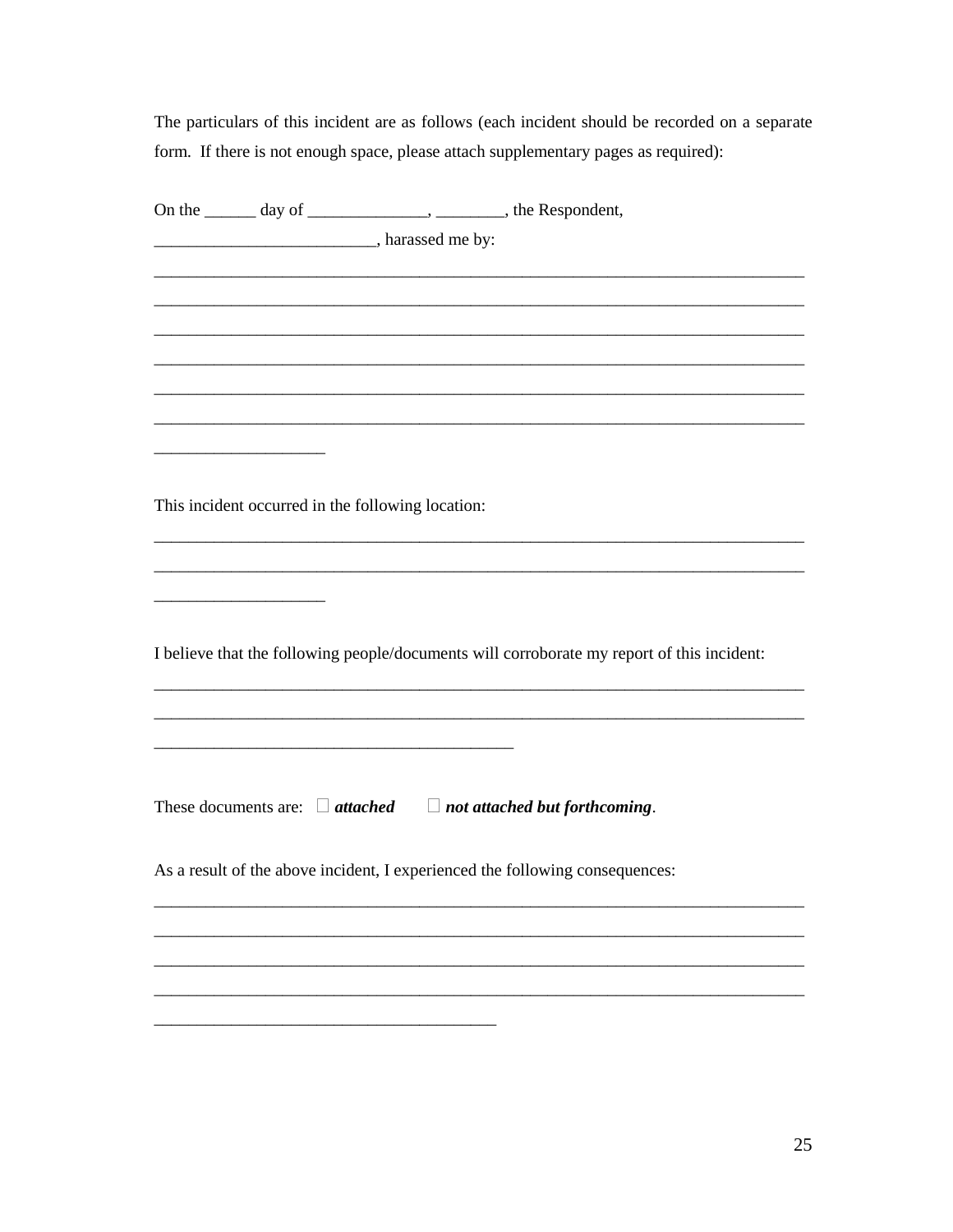$I: \Box$  *did*  $\Box$  *did not* advise the Respondent \_\_\_\_\_\_\_\_\_\_\_\_\_\_\_\_\_\_\_\_\_\_\_\_\_\_\_\_\_, that his/her behavior/language was unwelcome. Please explain: \_\_\_\_\_\_\_\_\_\_\_\_\_\_\_\_\_\_\_\_\_\_\_\_\_\_\_\_\_\_\_\_\_\_\_\_\_\_\_\_\_\_\_\_\_\_\_\_\_\_\_\_\_\_\_\_\_\_\_\_\_\_\_\_\_\_\_\_\_\_\_\_\_\_\_\_ \_\_\_\_\_\_\_\_\_\_\_\_\_\_\_\_\_\_\_\_\_\_\_\_\_\_\_\_\_\_\_\_\_\_\_\_\_\_\_\_\_\_\_\_\_\_\_\_\_\_\_\_\_\_\_\_\_\_\_\_\_\_\_\_\_\_\_\_\_\_\_\_\_\_\_\_ \_\_\_\_\_\_\_\_\_\_\_\_\_\_\_\_\_\_\_\_\_\_\_\_\_\_\_\_\_\_\_\_\_\_\_\_\_\_\_\_\_\_\_\_\_\_\_\_\_\_\_\_\_\_\_\_\_\_\_\_\_\_\_\_\_\_\_\_\_\_\_\_\_\_\_\_ \_\_\_\_\_\_\_\_\_\_\_\_\_\_\_\_\_\_\_\_\_\_\_\_\_\_\_\_\_\_\_\_\_\_\_\_\_\_\_\_\_\_\_\_\_\_\_\_\_\_\_\_\_\_\_\_\_\_\_\_\_\_\_\_\_\_\_\_\_\_\_\_\_\_\_\_ \_\_\_\_\_\_\_\_\_\_\_\_\_\_\_\_\_\_\_\_\_\_\_\_\_\_\_\_\_\_\_\_\_\_\_\_\_\_\_\_ As a resolution to this incident, I request the following: \_\_\_\_\_\_\_\_\_\_\_\_\_\_\_\_\_\_\_\_\_\_\_\_\_\_\_\_\_\_\_\_\_\_\_\_\_\_\_\_\_\_\_\_\_\_\_\_\_\_\_\_\_\_\_\_\_\_\_\_\_\_\_\_\_\_\_\_\_\_\_\_\_\_\_\_ \_\_\_\_\_\_\_\_\_\_\_\_\_\_\_\_\_\_\_\_\_\_\_\_\_\_\_\_\_\_\_\_\_\_\_\_\_\_\_\_\_\_\_\_\_\_\_\_\_\_\_\_\_\_\_\_\_\_\_\_\_\_\_\_\_\_\_\_\_\_\_\_\_\_\_\_ \_\_\_\_\_\_\_\_\_\_\_\_\_\_\_\_\_\_\_\_\_\_\_\_\_\_\_\_\_\_\_\_\_\_\_\_\_\_\_\_\_\_\_\_\_\_\_\_\_\_\_\_\_\_\_\_\_\_\_\_\_\_\_\_\_\_\_\_\_\_\_\_\_\_\_\_ \_\_\_\_\_\_\_\_\_\_\_\_\_\_\_\_\_\_\_\_\_\_\_\_\_\_\_\_\_\_ *I have read the confidentiality provisions as set out in the* **ACTS Society** *Bullying & Harassment Policy. I agree to abide by these provisions and understand that a breach of confidentiality contravenes the Policy and is subject to disciplinary action.* Signed at \_\_\_\_\_\_\_\_\_\_\_\_\_\_, British Columbia, this \_\_\_\_\_\_ day of \_\_\_\_\_\_\_\_\_\_\_, \_\_\_\_\_\_\_\_.

*Complainant's signature*

\_\_\_\_\_\_\_\_\_\_\_\_\_\_\_\_\_\_\_\_\_\_\_\_\_\_\_\_\_\_\_\_\_\_\_\_\_\_\_\_\_\_\_\_\_\_\_\_\_\_\_\_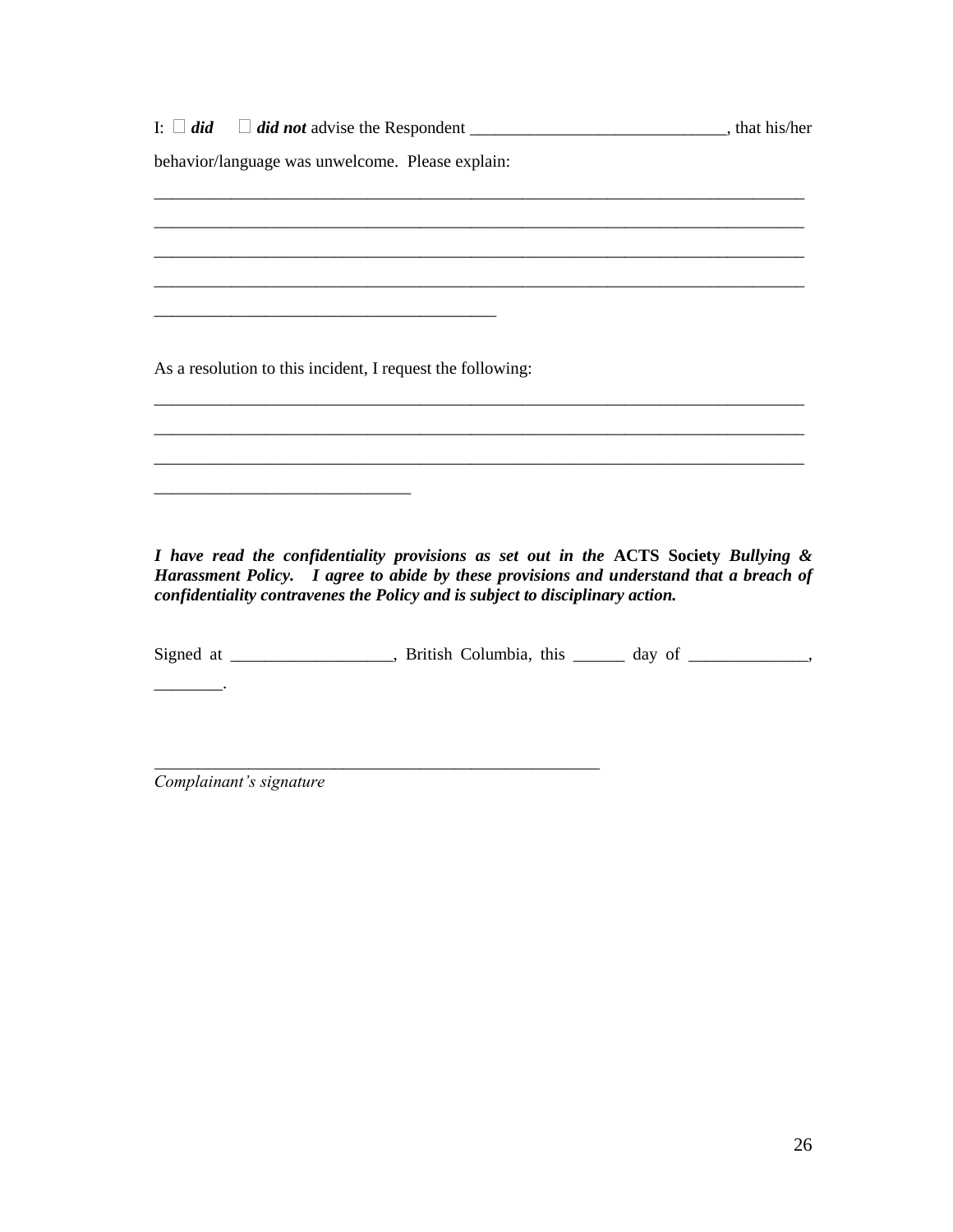## **Appendix C**

## **Response Form**

(name of Complainant), dated the \_\_\_\_\_ day of alleging that I have hardsed him/her in contravention of ACTS Seminaries Society University's Bullying & Harassment Policy.

I understand that it is my right to be accompanied by a support person of choice, including legal counsel, at any stage of this Complaint.

My response to the allegation that I harassed \_\_\_\_\_\_\_\_\_\_\_\_\_\_\_\_\_\_\_\_\_\_\_\_\_\_\_\_\_\_\_\_\_ (name of Complainant) on the \_\_\_\_\_\_\_ day of \_\_\_\_\_\_\_\_\_\_\_\_\_\_\_, \_\_\_\_\_\_\_\_\_\_ is as follows (each allegation should be responded to on a separate Response form. If extra space is required, please attach supplemental pages):

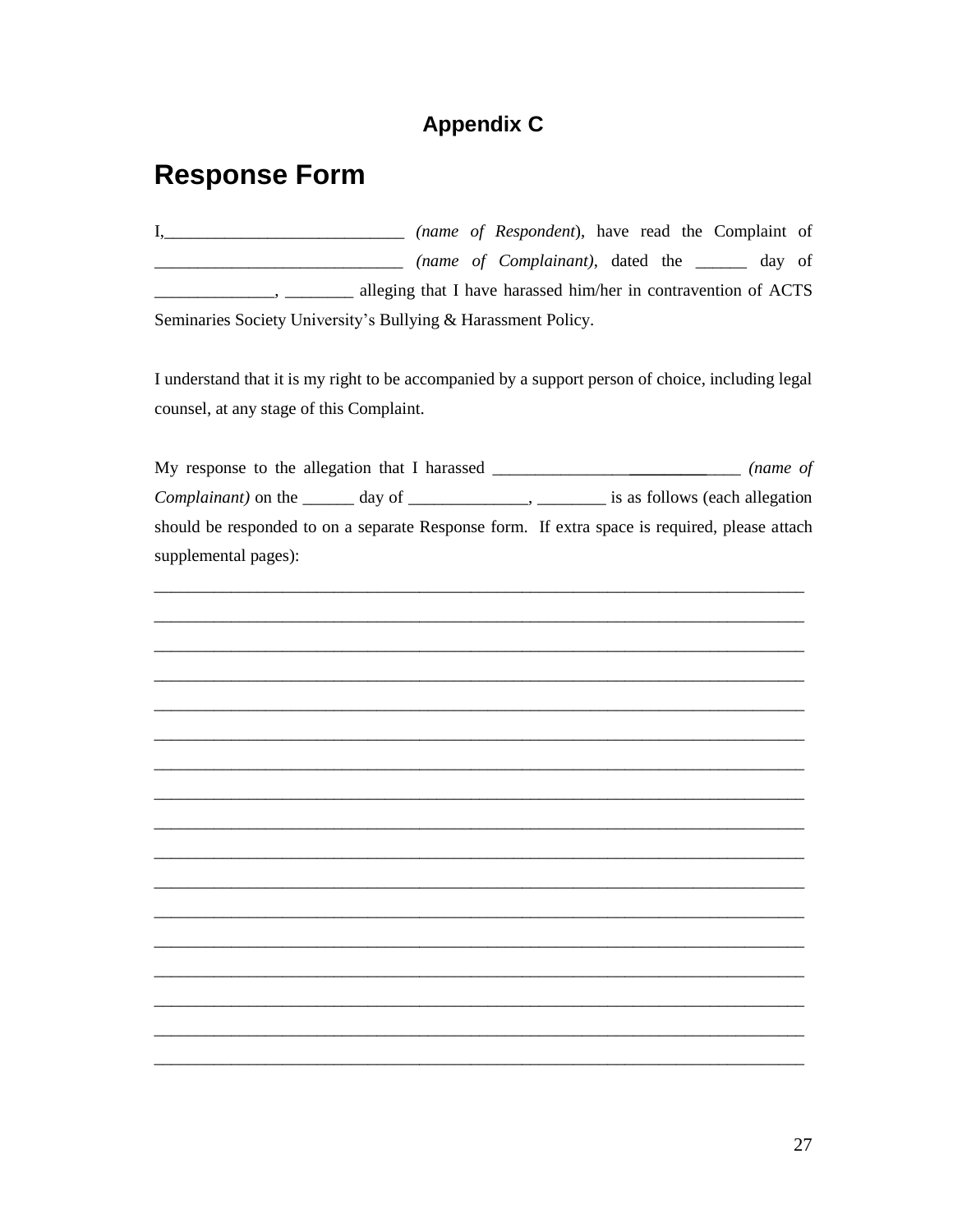| I believe that the following people/documents will corroborate my response:                                                                                                   |  |
|-------------------------------------------------------------------------------------------------------------------------------------------------------------------------------|--|
| These documents are: $\Box$ attached $\Box$ not attached but forthcoming.                                                                                                     |  |
| the alleged behavior/language was unwelcome. Please explain:                                                                                                                  |  |
| <u> 1989 - Johann Stoff, deutscher Stoff, der Stoff, der Stoff, der Stoff, der Stoff, der Stoff, der Stoff, der S</u>                                                         |  |
| <u> 1989 - Johann Harry Harry Harry Harry Harry Harry Harry Harry Harry Harry Harry Harry Harry Harry Harry Harry</u>                                                         |  |
| I have read the confidentiality provisions as set out in the ACTS Society Bullying &<br>However yet Doliou I gave to ghide by these menicians and undergrand that a breach of |  |

*Harassment Policy. I agree to abide by these provisions and understand that a breach of confidentiality contravenes the Policy and is subject to disciplinary action.*

Signed at \_\_\_\_\_\_\_\_\_\_\_\_\_\_, British Columbia, this \_\_\_\_\_\_ day of \_\_\_\_\_\_\_\_\_\_,

\_\_\_\_\_\_\_\_\_\_\_\_\_\_\_\_\_\_\_\_\_\_\_\_\_\_\_\_\_\_\_\_\_\_\_\_\_\_\_\_\_\_\_\_\_\_\_\_\_\_\_\_

*Respondent's signature*

 $\overline{\phantom{a}}$  .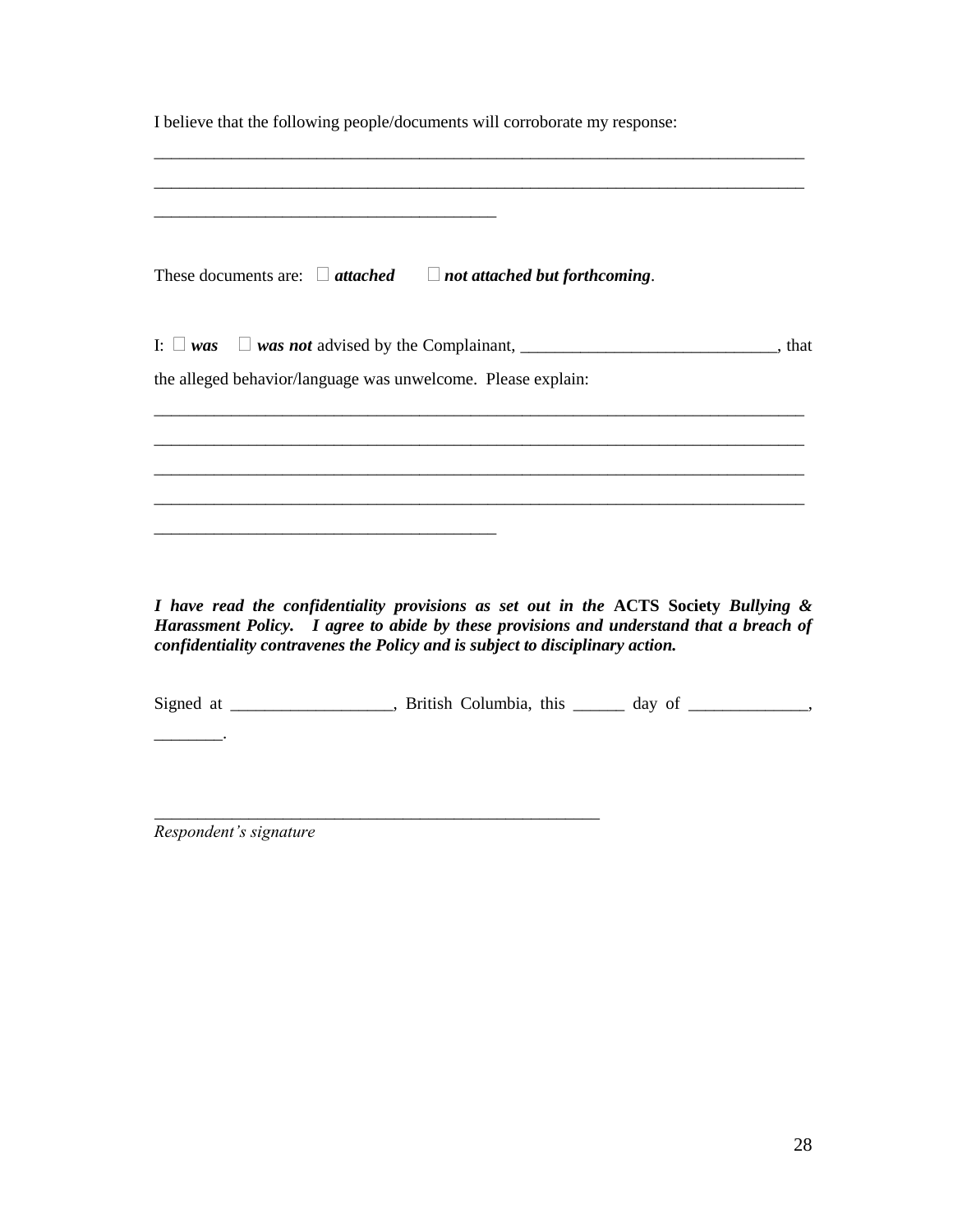## **Appendix D**

## **Harassment Complaint Procedures Flowchart**



*Harassment Procedures Flowchart - Figure 1*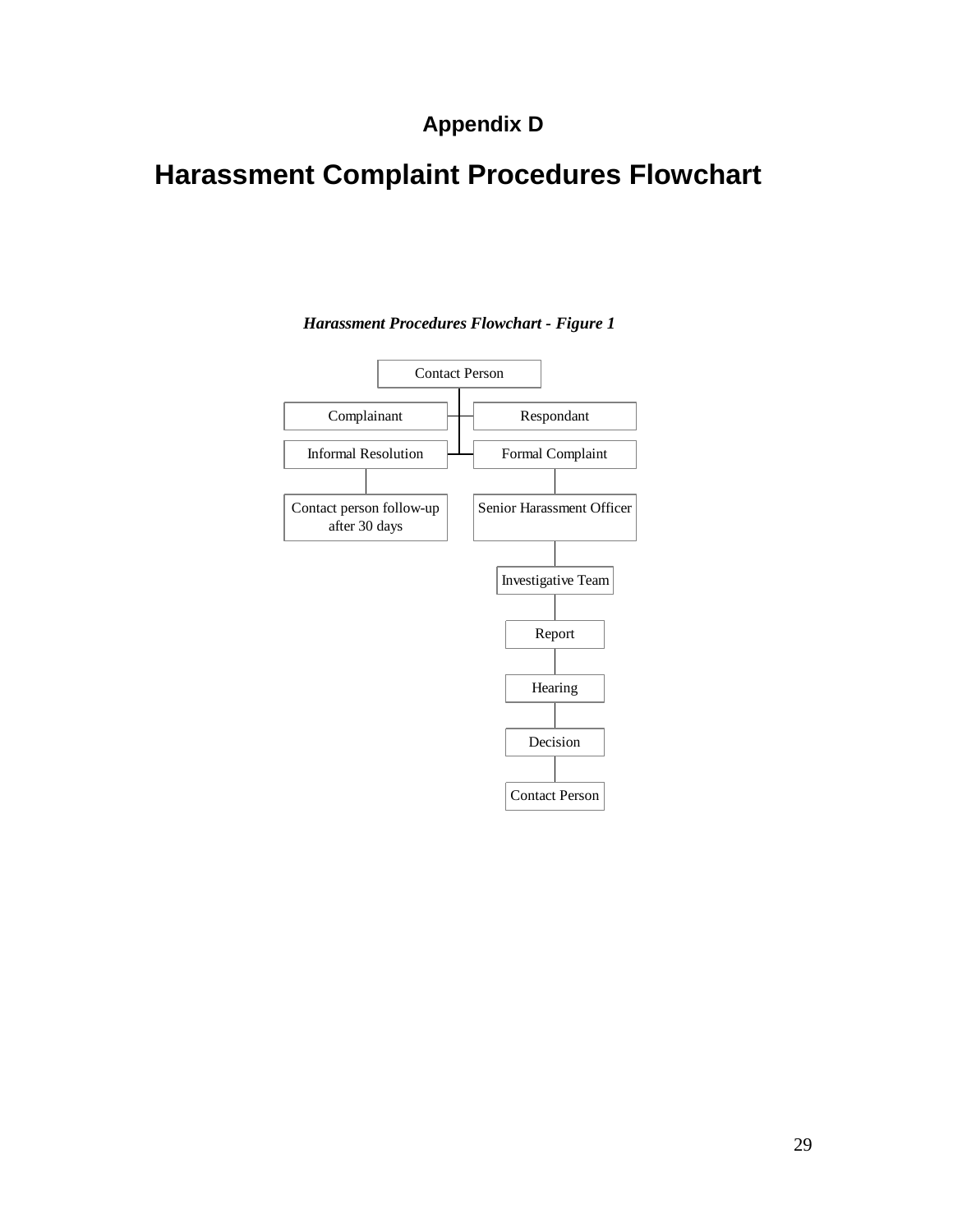## **Appendix E**

## **Public Statements**

#### **Public statement made after a Complaint of Harassment has been received and an Investigative Team has been appointed.**

" ACTS Society policy is to uphold the standards of our community and to ensure that all members of the community have a safe and secure environment conducive to work and study. ACTS Society believes that all members of the community are obligated to observe high standards of interpersonal, professional and academic relationships with colleagues and students.

On (date) the Senior Harassment Officer received a formal complaint of Harassment against (individual) and an Investigative Team has been established to undertake an investigation and submit a Report by (date). As is ACTS Society's general practice, a review of whether or not interim action is required to protect the campus and/or the individuals involved has been completed. At this time, interim action (has / has not) been instituted (in the form of {describe}).

ACTS Society is committed to protect the privacy and reputations of the individuals involved, to bring the greatest confidentiality to the process and to provide an atmosphere that will bring the most objective, fair and equitable consideration to the investigation. Consequently, ACTS Society will not provide any further comment on the complaint, investigation or appeals until after a Final Determination and any appeals process has been completed.

ACTS Society further cautions all members of the campus, related constituencies, and the general public to avoid speculation and rumor that often diverge from the facts. This is most important in the light of Scripture that warns us against conversation that may be seen as gossip or even slander. We must all use discretion in the face of such danger."

#### **Public statement made after a Harassment investigation has been completed.**

" ACTS Society policy is to uphold the standards of our community and to ensure that all members of the community have a safe and secure environment for work and study. ACTS Seminaries Society believes that all members of the community are obligated to observe high standards of interpersonal, professional and academic relationships with colleagues and students.

On (date) the Senior Harassment Officer received a formal complaint of Harassment against (individual). An Investigative Team was established to undertake the required investigation and submit a Report. The investigation has now been completed and the complaint of Harassment was found to be (Substantiated / Unsubstantiated / Unfounded). {Disciplinary / Corrective / Mediative / Educational action [has / has not] been instituted}.